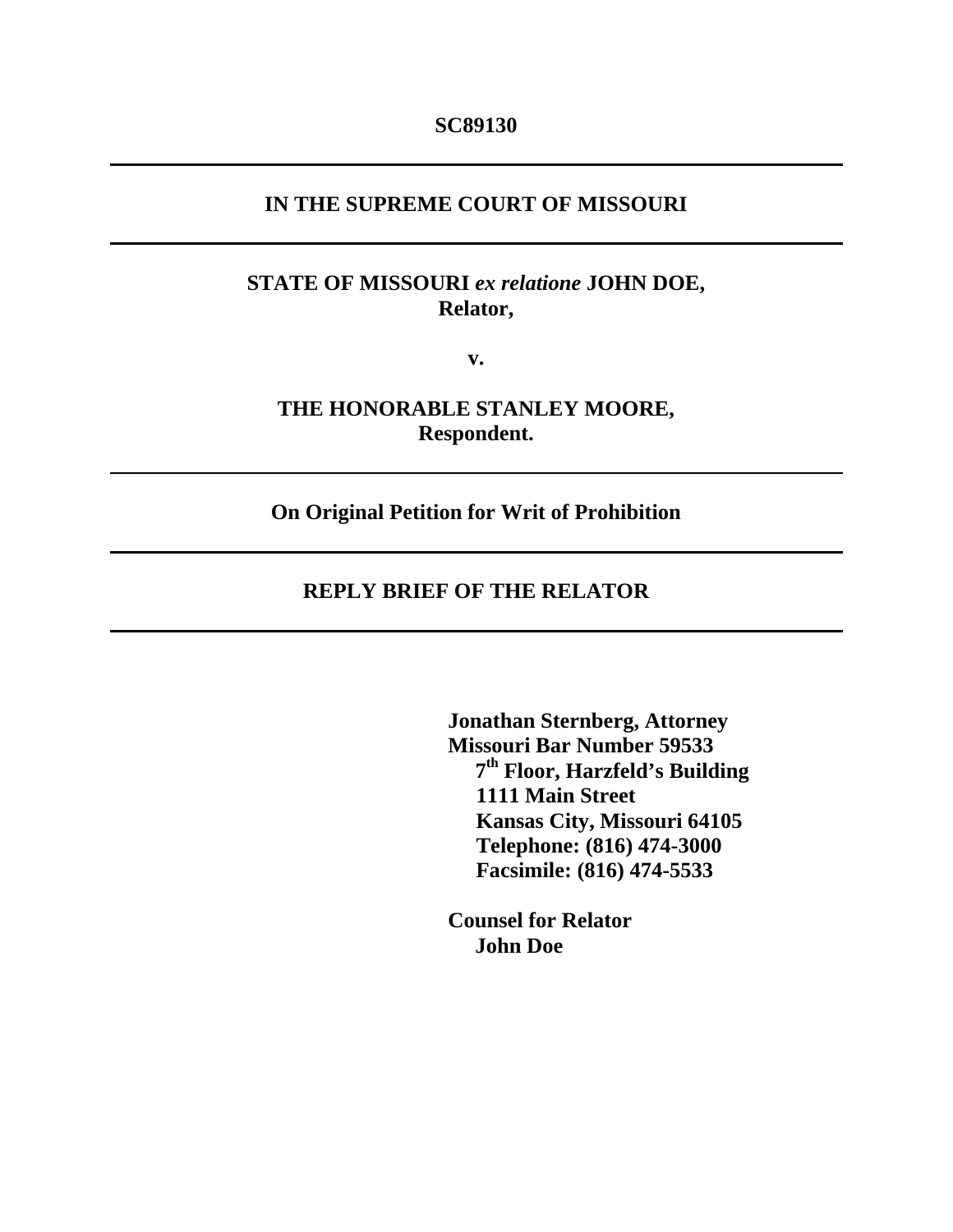|  | <b>Table of Contents</b> |
|--|--------------------------|
|  |                          |

| Division of Probation & Parole, Rules and Regulations Governing the            |
|--------------------------------------------------------------------------------|
| Conditions of Probation, Parole and Conditional Release ("WHITE BOOK")         |
|                                                                                |
| Department of Corrections Forms Price List for General Distribution, pp. 1 and |
|                                                                                |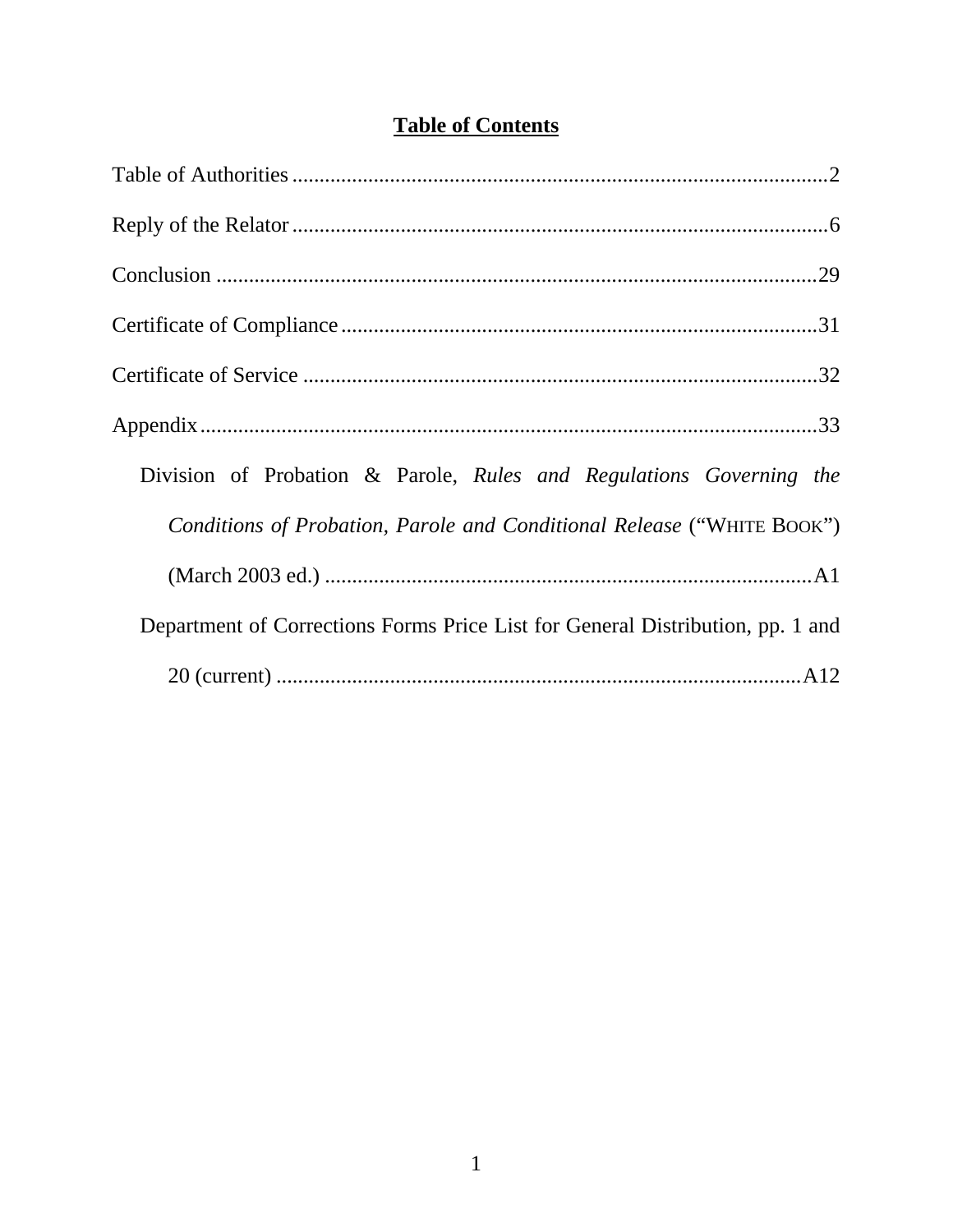# **Table of Authorities**

| <b>Cases</b>                |
|-----------------------------|
| Doe v. Blunt,               |
|                             |
| Doe v. Phillips,            |
|                             |
| Ex parte Smith,             |
|                             |
| <i>Ex parte Thornberry,</i> |
|                             |
| Ex parte United States,     |
|                             |
| Kelly v. Gammon,            |
|                             |
| Nicholson v. State,         |
|                             |
| People v. Hofsheier,        |
|                             |
| People v. Ledford,          |
|                             |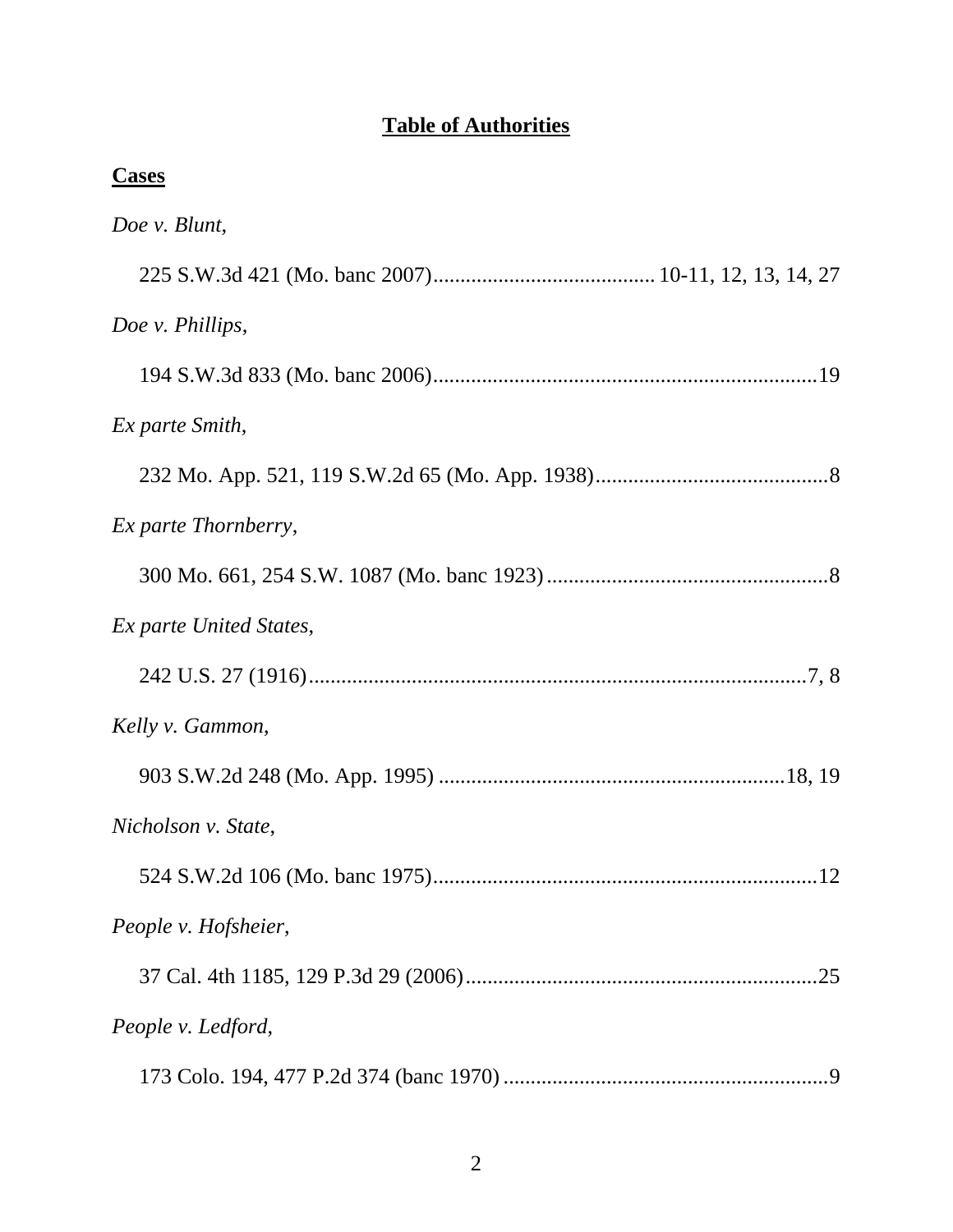|  |  |  |  |  |  | R.L. v. Mo. Dept. of Corrections, |
|--|--|--|--|--|--|-----------------------------------|
|--|--|--|--|--|--|-----------------------------------|

| St. Louis Police Officers' Ass'n v. Sayad, |
|--------------------------------------------|
|                                            |
| State ex rel. Douglas v. Buder,            |
|                                            |
| State ex rel. St. Louis County v. Stussie, |
|                                            |
| State v. Alexander,                        |
|                                            |
| State v. Brantley,                         |
|                                            |
| State v. Cameron,                          |
|                                            |
| State v. Higgins,                          |
|                                            |
| State v. Motley,                           |
|                                            |
| State v. Wheeler,                          |
|                                            |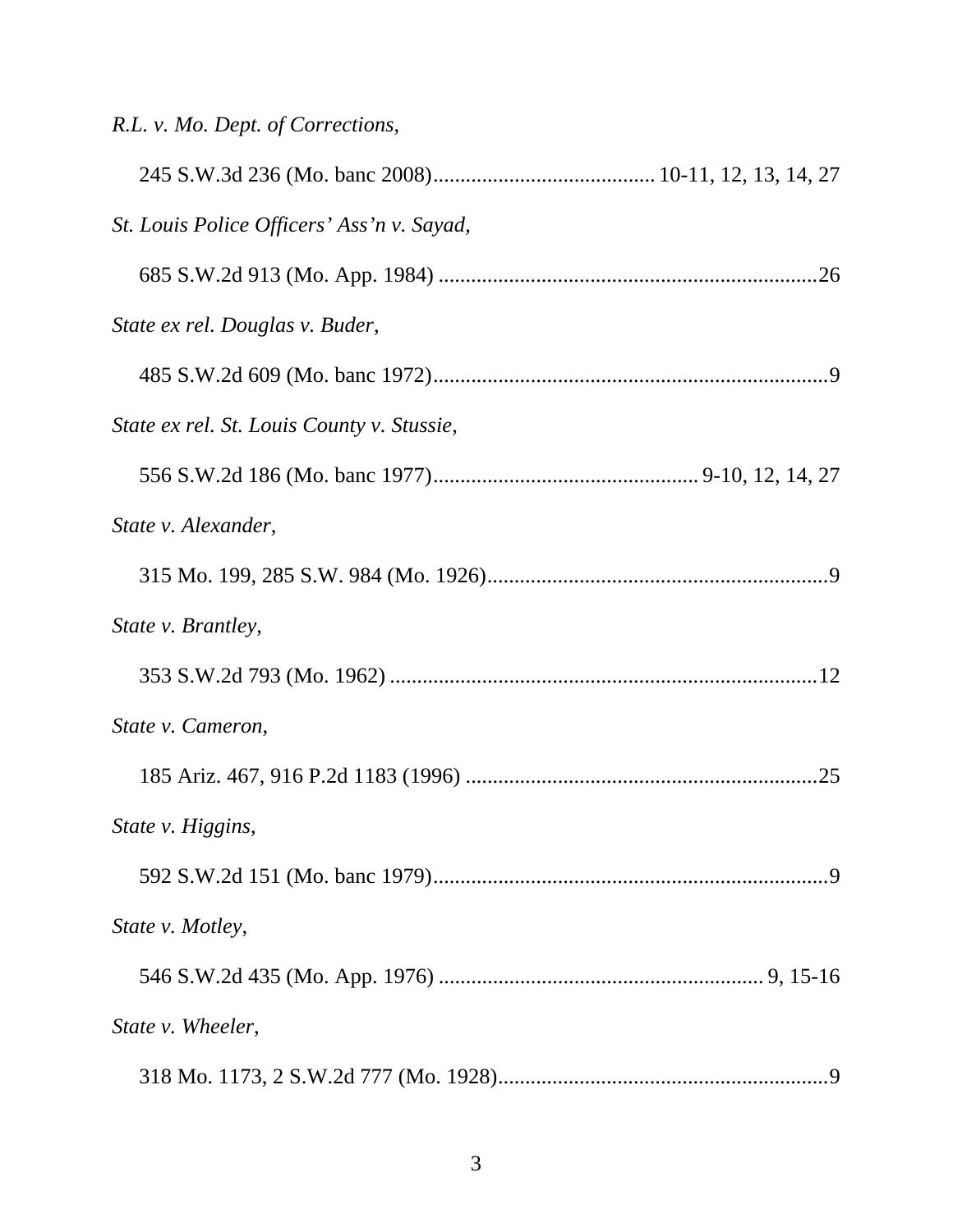| United States v. Murray,            |
|-------------------------------------|
|                                     |
| <b>Revised Statutes of Missouri</b> |
|                                     |
|                                     |
|                                     |
|                                     |
|                                     |
|                                     |
|                                     |
|                                     |
|                                     |
|                                     |
|                                     |
|                                     |
|                                     |
|                                     |
| <b>Other Statutes</b>               |
|                                     |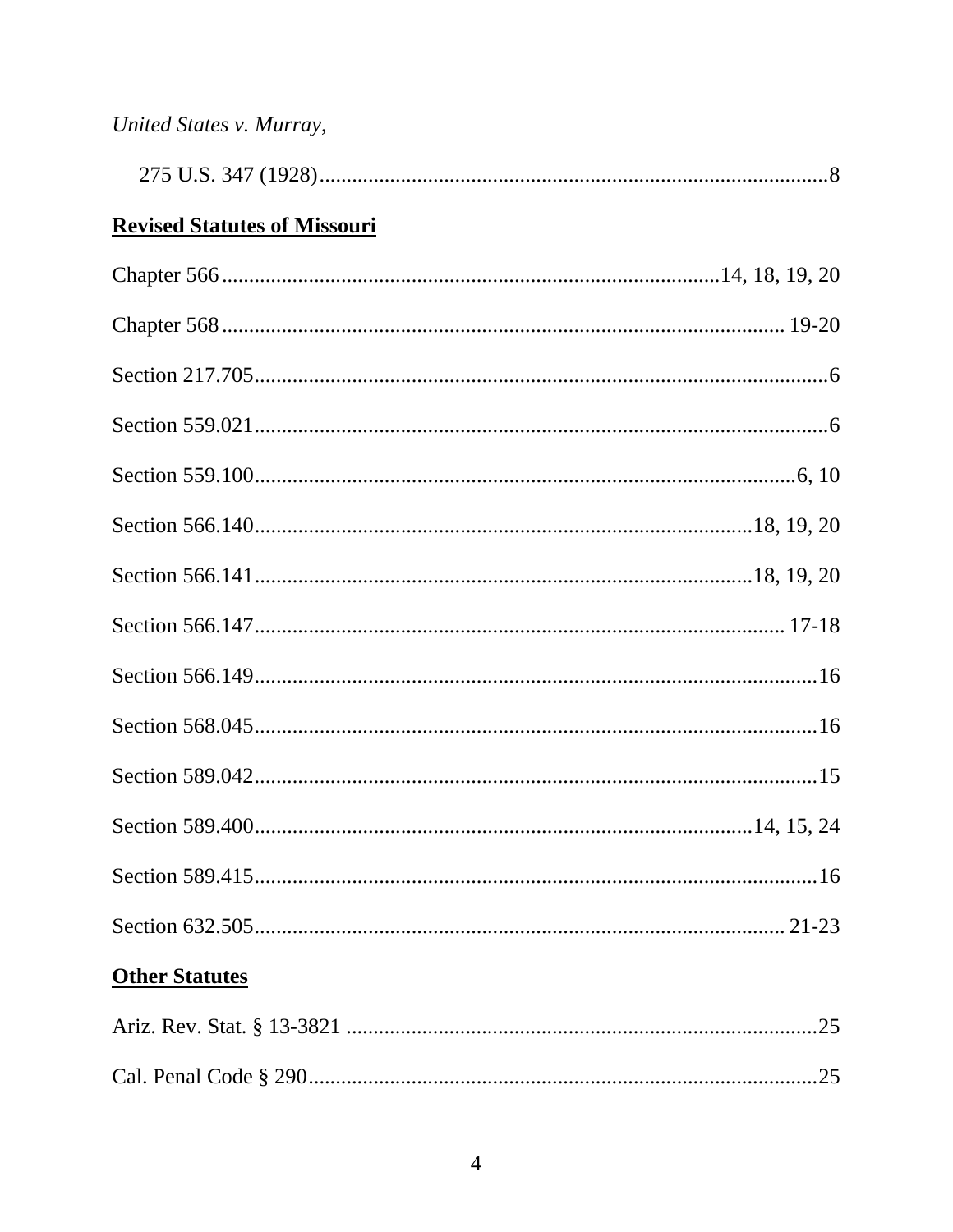# **Missouri Supreme Court Rules**

| <b>Constitution of Missouri</b>                                                |
|--------------------------------------------------------------------------------|
|                                                                                |
| <b>Constitution of the United States</b>                                       |
|                                                                                |
| <b>Rules and Regulations of the Missouri Division of Probation and Parole</b>  |
| Division of Probation & Parole, Rules and Regulations Governing the Conditions |
| of Probation, Parole, and Conditional Release for Sex Offenders ("ORANGE       |
|                                                                                |
| Division of Probation & Parole, Rules and Regulations Governing the Conditions |
| of Probation, Parole and Conditional Release ("WHITE BOOK")                    |
|                                                                                |
| Division of Probation & Parole, Rules and Regulations Governing the Conditions |
| of Probation, Parole and Conditional Release ("WHITE BOOK")                    |
|                                                                                |
| <b>Treatises</b>                                                               |

Richard A. Posner, THE FEDERAL COURTS: CRISIS AND REFORM (1985) .......... 17-18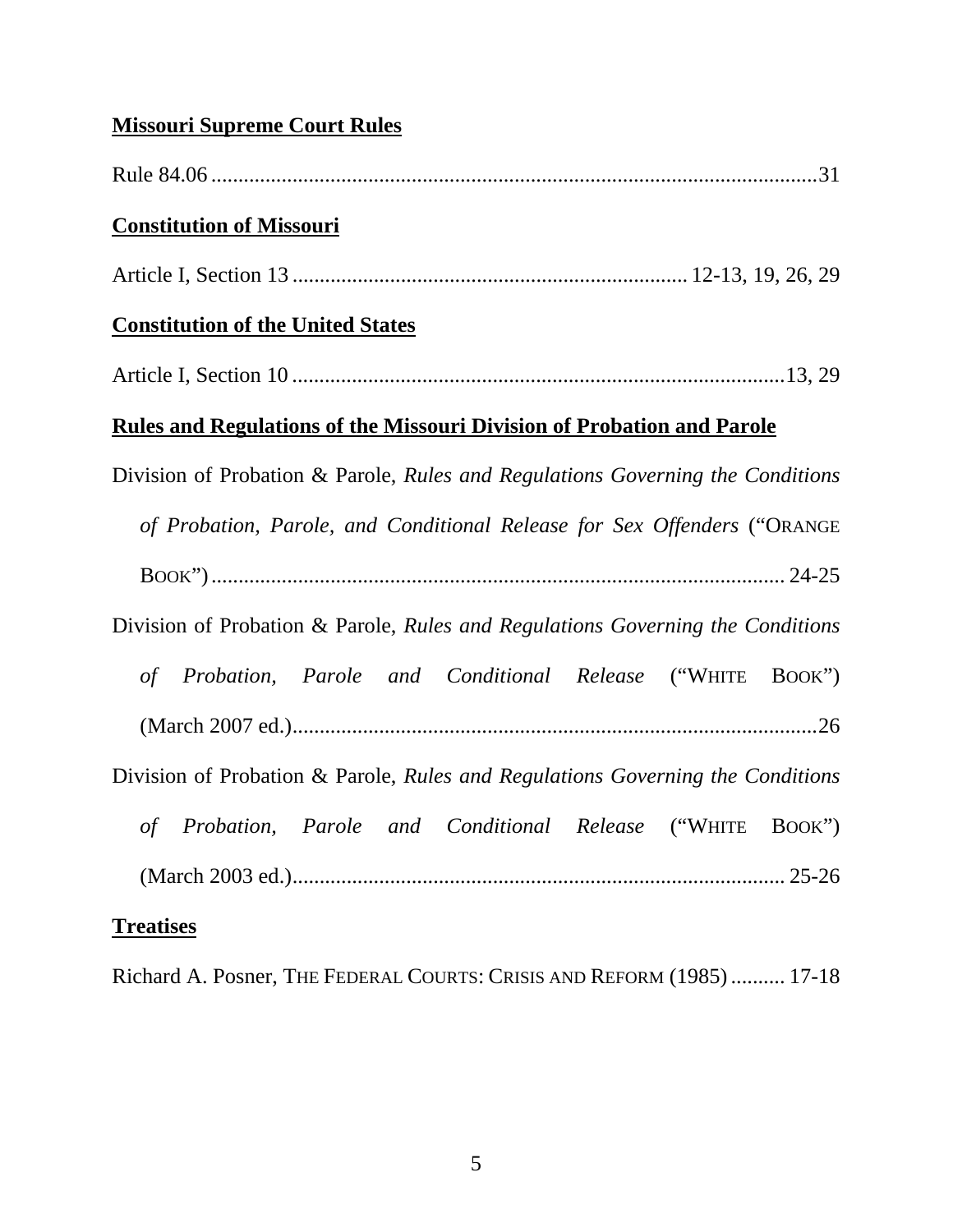#### **Reply of the Relator**

 Respondent's only argument as to why this Court should not make absolute the Preliminary Writ it issued on February 29, 2008, is that because trial courts have discretion to impose probation conditions, Respondent "had the power" to change Relator's probation supervision status to that of "sex offender" at the time he entered his orders of May 7, 2007, and December 13, 2007, and order sex offender treatment (Respondent's Brief 12).

Respondent argues that circuit courts and the Division have jurisdiction to "determine *any* conditions of probation [they] deem necessary to ensure the successful completion of probation," the orders which Relator challenges were "within [the circuit court's] jurisdiction" at the time the orders were entered (Respondent's Br. 12) (emphasis added). Respondent contends that this is true because the General Assembly has vested circuit courts and the Division of Probation and Parole ("the Division") with discretion to impose, determine, modify, and enlarge conditions of probation (Respondent's Br. 12).

 It is true that in §§ 559.021, 559.100, and 217.705, R.S.Mo., the General Assembly long has granted both trial courts and the Division wide discretion to determine probation conditions (Brief of the Relator 27). But Respondent's argument ignores the undeniable limits on the scope of this discretionary probation power as announced by this Court and as detailed in Relator's opening brief (Br. of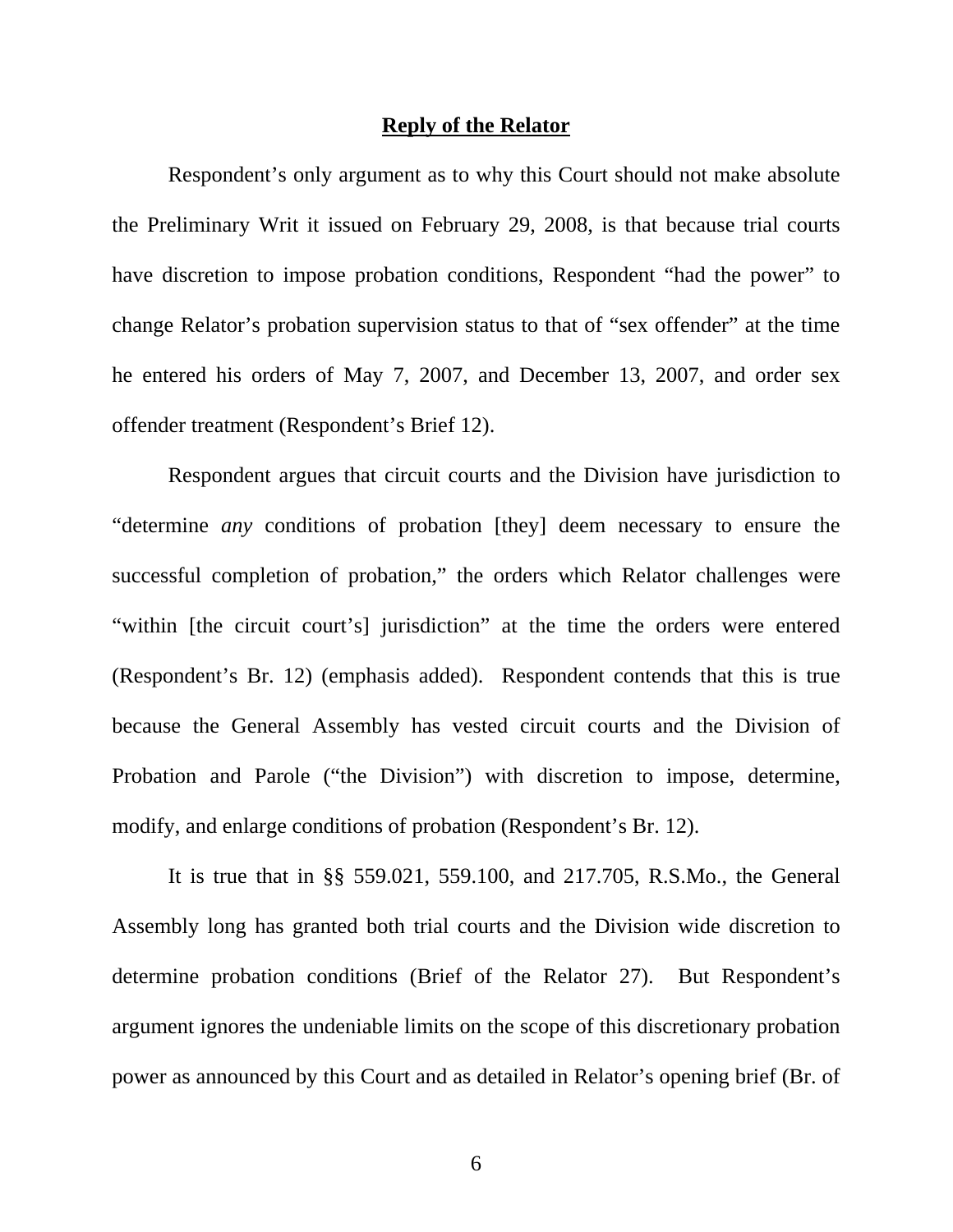Relator 27-28). In Missouri, the General Assembly never has granted either trial courts or the Division unlimited power to impose anything they wish as probation conditions. For this reason, this Court consistently has disallowed courts and the Division from using their discretionary probation power to effect new probation conditions on an existing probationer which either had no legislative prescription at the time of the probationer's guilty plea or which the General Assembly enacted subsequent to the probationer's guilty plea or conviction.

Respondent ignores a century of law holding that probation conditions in Missouri only can be imposed as authorized by the General Assembly. What Respondent proposes would be a dangerous and unprecedented expansion of the powers of both the executive and the judiciary.

**A. The law of Missouri is that only the General Assembly may authorize conditions of probation and parole. Probation conditions later authorized by the General Assembly which are applied retrospectively violate the Constitution.** 

 Probation did not exist at common law. *Ex parte United States*, 242 U.S. 27, 43-45 (1916). Instead, any reprieve from sentence which resembles probation must be authorized by the relevant legislature, because "the authority to define and fix the punishment for crime is legislative and includes the right in advance to bring within judicial discretion, for the purpose of executing the statute, elements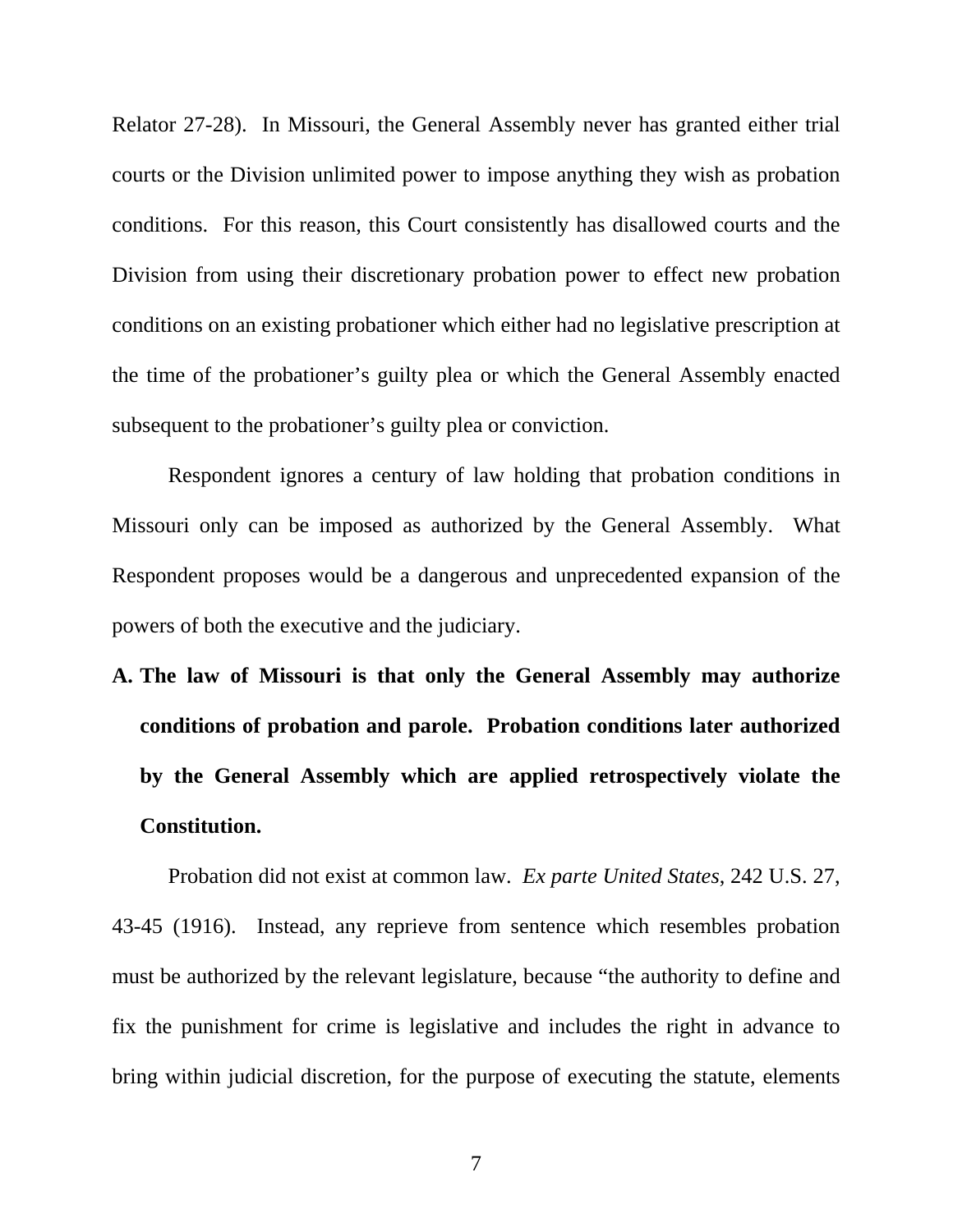of consideration which would be otherwise beyond the scope of judicial authority." *Id.* at 42; *accord Ex parte Thornberry*, 300 Mo. 661, 669, 254 S.W. 1087, 1090 (Mo. banc 1923). If it were otherwise,

it would seem necessarily to follow that there could be likewise implied a discretionary authority to permanently refuse to try a criminal charge because of the conclusion that a particular act made criminal by law ought not to be treated as criminal. And thus it would come to pass that the possession by the judicial department of power to permanently refuse to enforce a law would result in the destruction of the conceded powers of the other departments and leave no law to be enforced.

#### *United States*, 242 U.S. at 42.

Probation did not exist in federal law until Congress passed the National Probation Act in 1925. *United States v. Murray*, 275 U.S. 347, 350 (1928). It did not exist in Missouri until 1919, when the General Assembly granted judges the discretion to suspend sentences and "parole" convicted defendants who otherwise would be imprisoned. *Ex parte Smith*, 232 Mo. App. 521, 119 S.W.2d 65, 72 (Mo. App. 1938). Probation in its current form in Missouri began in 1937, when the General Assembly created the Board of Probation and Parole (today the Division) in 1937. *Id.*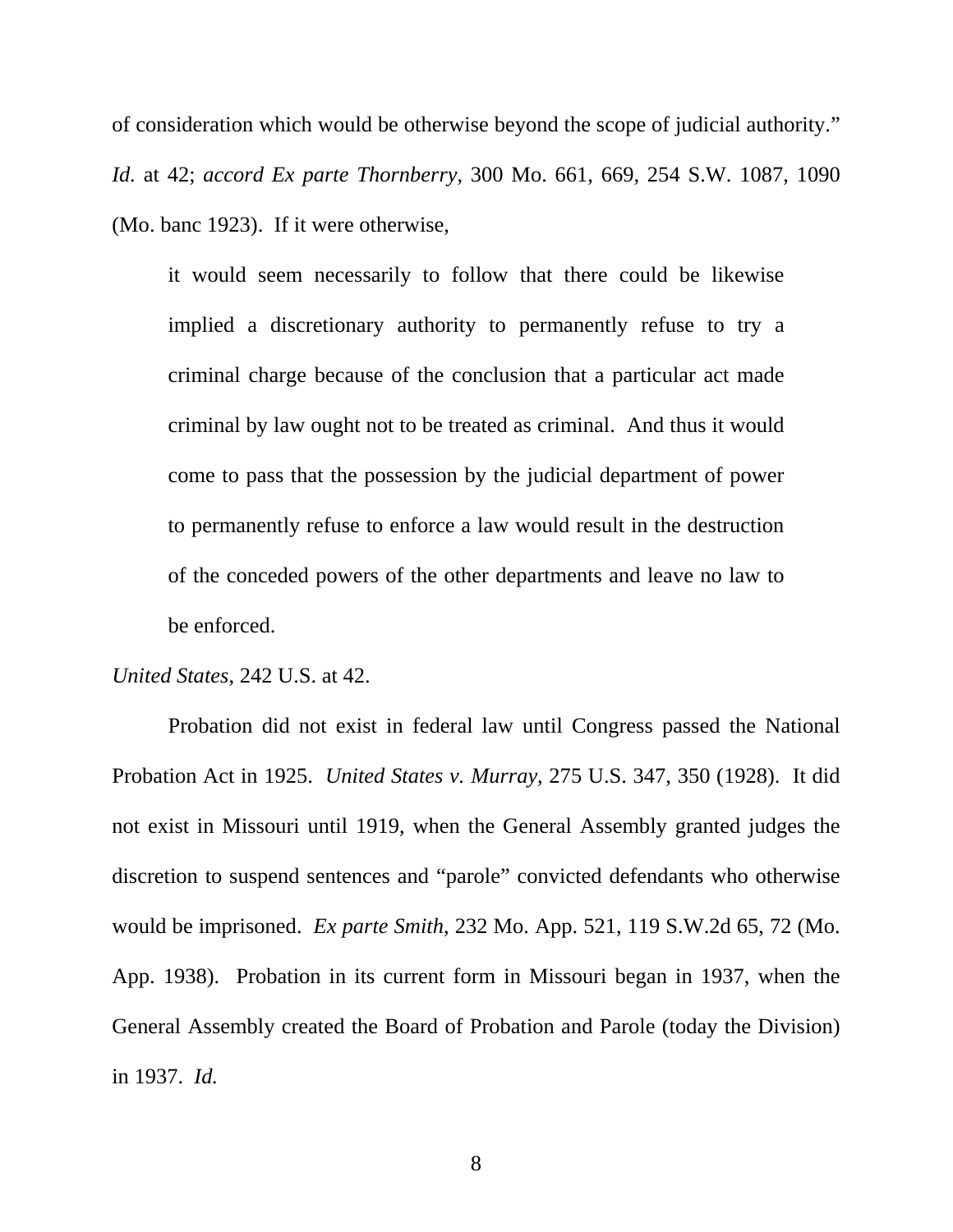In this context, this Court long has held that "fixing punishment for a crime defined by statute is the province of the legislature, not the courts." *State v. Higgins*, 592 S.W.2d 151, 156 (Mo. banc 1979) (citing *State v. Alexander*, 315 Mo. 199, 285 S.W. 984, 985 (Mo. 1926); *State v. Wheeler*, 318 Mo. 1173, 2 S.W.2d 777, 779 (Mo. 1928); and *State v. Motley*, 546 S.W.2d 435, 437 (Mo. App. 1976)). Accordingly, the power of a judge "to grant probation is dependent upon the authorization given him by" the probation provisions of the Revised Statutes. *State ex rel. Douglas v. Buder*, 485 S.W.2d 609, 610 (Mo. banc 1972). "Trial courts are authorized in certain cases to suspend the imposition of sentence, or to parole or place defendants on probation … but this stems from statutory authorization and is not inherent to the judicial power." *Motley*, 546 S.W.2d at 437.

 This Court applied this principle in *State ex rel. St. Louis County v. Stussie*, 556 S.W.2d 186 (Mo. banc 1977), which Relator discussed in his opening brief (Br. of Relator 27). Respondent argues that *Stussie* is "not helpful" to Relator because it only relates to incarceration (Respondent's Br. 18). Respondent is correct that in *Stussie*, this Court did note that trial courts "have wide discretion in imposing *certain* conditions on a probationer" (Respondent's Br. 13). *Id.* at 189 (quoting *People v. Ledford*, 173 Colo. 194, 196, 477 P.2d 374, 375 (banc 1970)) (emphasis added). But if Respondent were correct that trial courts have unfettered discretionary jurisdiction to "determine *any* conditions of probation it deems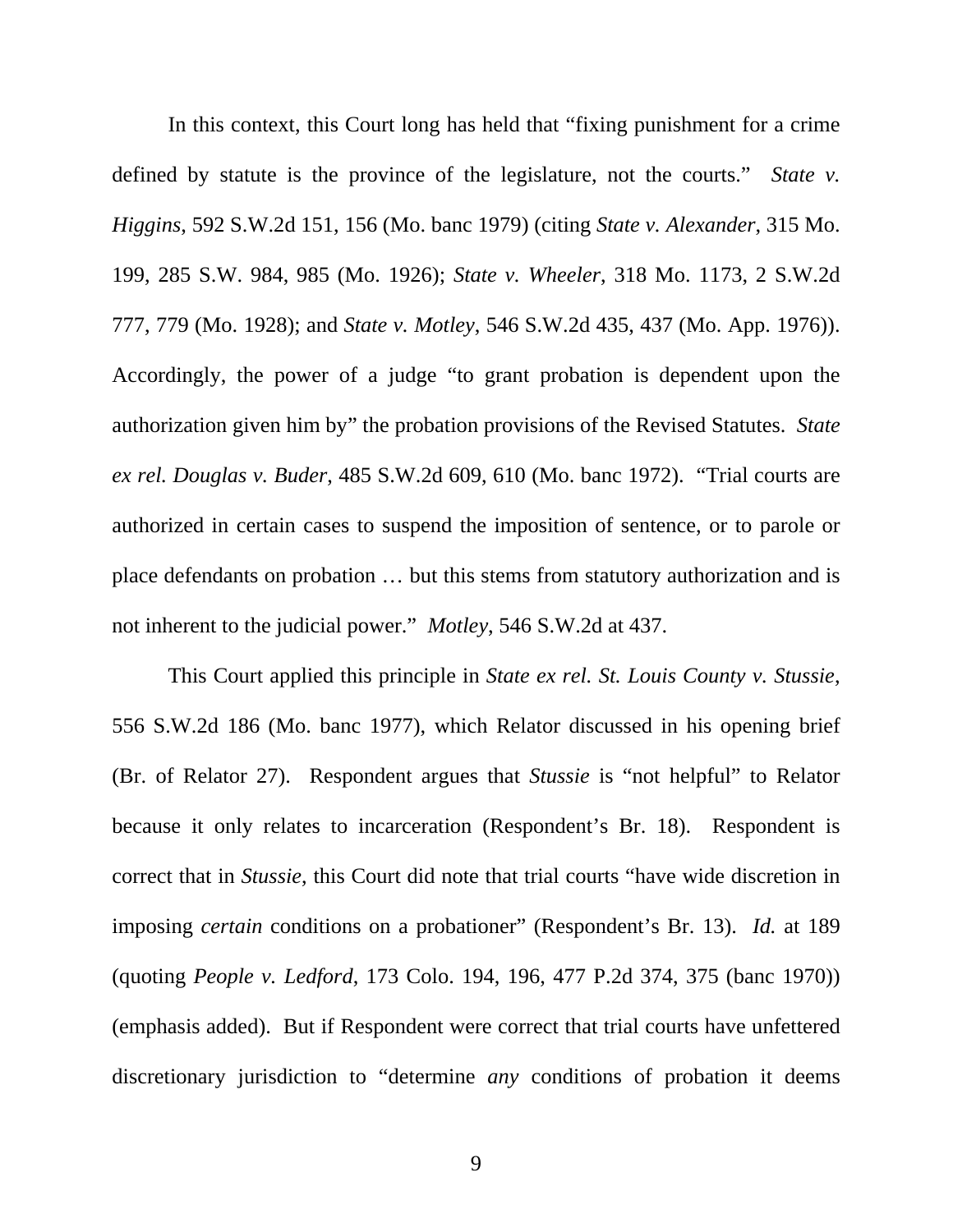necessary to ensure the successful completion of probation" (Respondent's Br. 12) (emphasis added), then in *Stussie*, the Circuit Court of St. Louis County would have been acting within its jurisdiction in ordering temporary incarceration to impose probation, even though no statute authorized as much. Indeed, the General Assembly did later authorize trial courts to impose temporary incarceration as a condition of probation. *Id.* So, like any of the requirements placed on Relator in Respondent's contested orders, temporary incarceration does relate to the goal of ensuring "successful completion of probation." § 559.100, R.S.Mo.

In *Stussie*, however, this Court rejected wholesale Respondent's argument that *any* probation condition related to ensuring "successful completion of probation" is within a trial court's discretionary probation power. Instead, this Court reaffirmed that the power to impose probation is a legislative grant of authority to trial courts and must be construed within the confines prescribed by the General Assembly. The "certain" conditions of probation which are authorized are those which the General Assembly authorizes trial courts to impose, not whatever a trial court or the Division may wish to fashion *sua sponte*.

This approach finds further support in this Court's more recent decisions in *Doe v. Blunt*, 225 S.W.3d 421 (Mo. banc 2007), and *R.L. v. Mo. Dept. of Corrections*, 245 S.W.3d 236 (Mo. banc 2008), with respect to the retrospective application of newly-created probation conditions. Respondent's argument that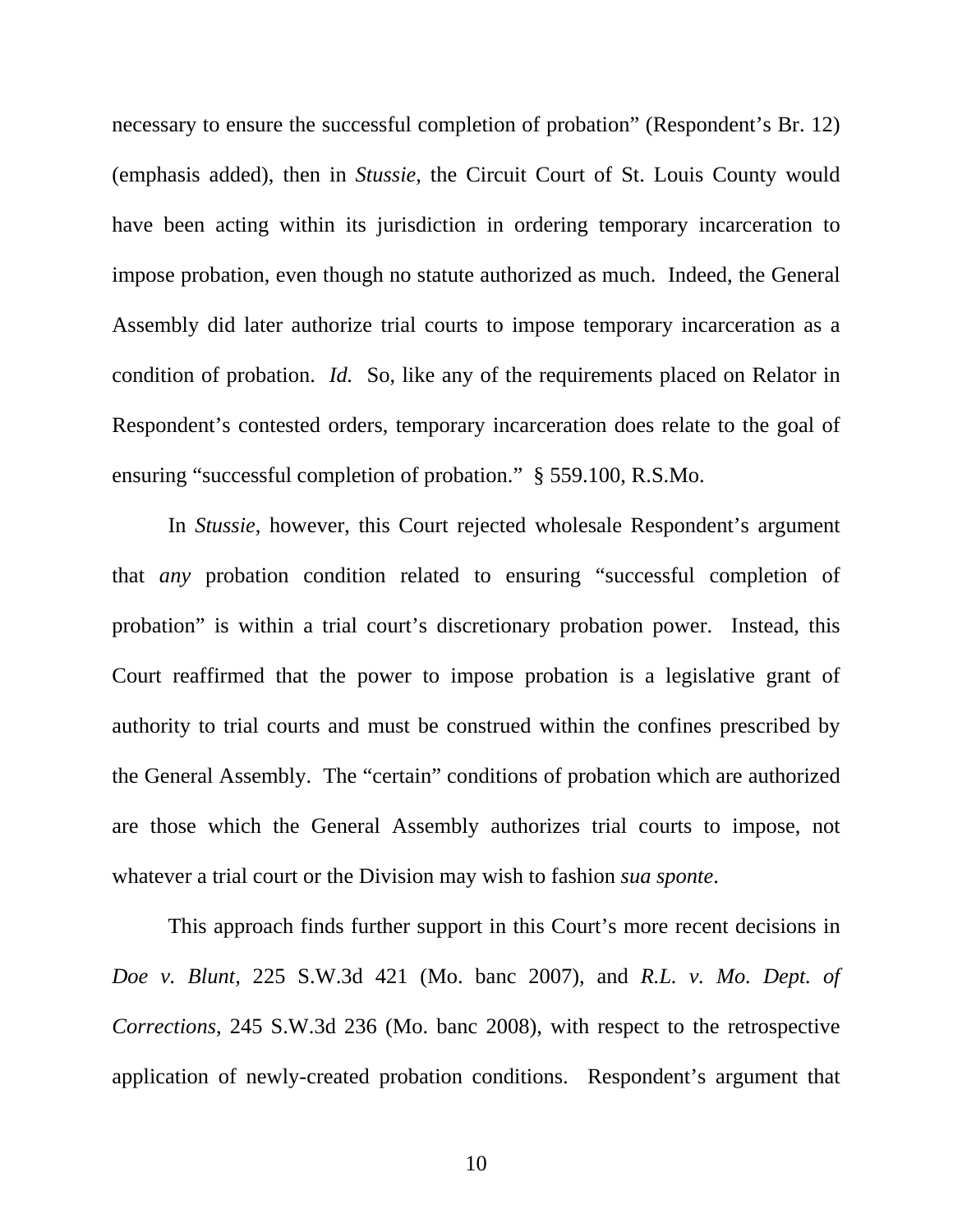*any* condition of probation may be imposed which relates to ensuring successful completion of probation cannot be squared with *Blunt* and *R.L.*

Rather than being merely "another sex offender registration case," as Respondent dismissively states (Respondent's Br. 17), *Blunt* is very instructive. In *Blunt*, after a change in the law, a probationer found himself facing a new, retrospectively-applied probation condition that he register as a sex offender; when he refused, a probation violation was filed against him. 225 S.W.3d at 422. Under Respondent's argument, the trial court and the Division would have had discretion to impose that condition, because it related to rehabilitation and ensuring successful completion of probation. Indeed, today, this is one of the probation conditions placed on sex offenders (Appendix to Br. of Relator A83, A92-A5). But in *Blunt*, this Court rejected Respondent's contention and held instead that regardless of the discretionary probation power, a condition of probation cannot be placed on a probationer which the General Assembly did not authorize at the time the probationer pleaded guilty. 225 S.W.3d at 422.

This Court rejected Respondent's argument again this year in *R.L.* In that case, again after a change in the law, a probationer retrospectively was required as a new probation condition that he move from his home located within 1000 feet of a school, even though he pleaded guilty before the statute which promulgated the new requirement was in effect; when he refused to move, he received a threat from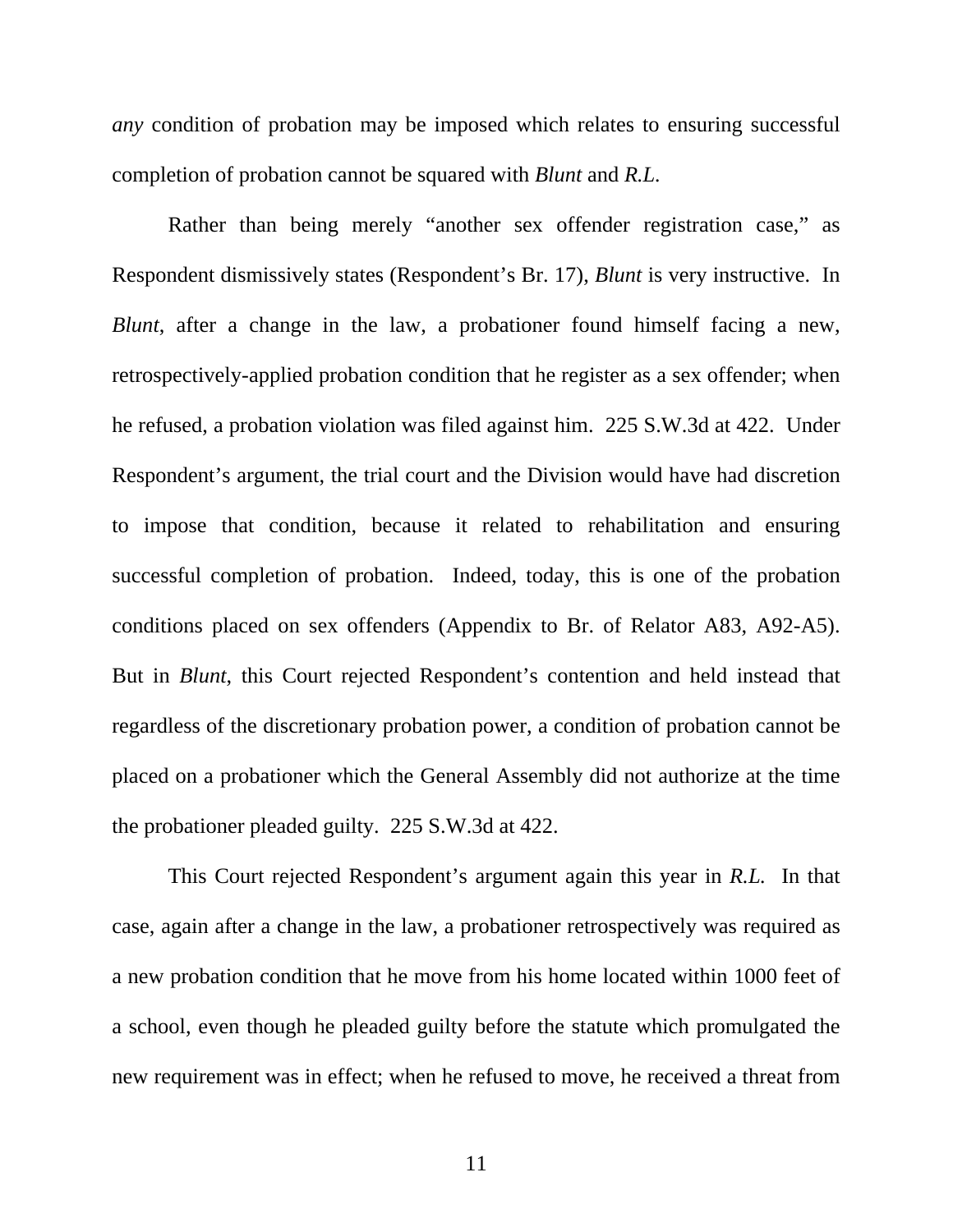the Division. *R.L.*, 245 S.W.3d at 237. Under Respondent's argument, the trial court and the Division would have had discretion to impose that condition, because it related to rehabilitation and ensuring successful completion of probation. Instead, this Court held that, as in *Blunt*, the new condition of probation could not be placed on the probationer, because the General Assembly did not authorize that condition at the time the probationer pleaded guilty. *Id*.

 This Court maintains that the "liberty given to a person on conditional probation, parole, or pardon is subject to all conditions which are not illegal, immoral or impossible of performance" (Respondent's Br. 13). *Nicholson v. State*, 524 S.W.2d 106, 110 (Mo. banc 1975) (quoting *State v. Brantley*, 353 S.W.2d 793, 796 (Mo. 1962)). Thus, this Court rejects illegal probation conditions. In *Stussie*, the Court rejected as illegal a trial court's imposition of a probation condition which no legislative prescription authorized. In *Blunt*, the Court rejected as illegal the Division's authority to impose a probation condition which the General Assembly did not authorize until after the probationer pleaded guilty, in violation of Article I, § 13, of the Constitution of Missouri. The Court held the same in *R.L.* Read together, *Blunt* and *R.L.* authoritatively hold that a legislative grant of authority to impose a condition of probation cannot constitutionally be applied retrospectively to a probationer when the statute conferring that authority did not exist at the time of the probationer's guilty plea. Such a retrospective application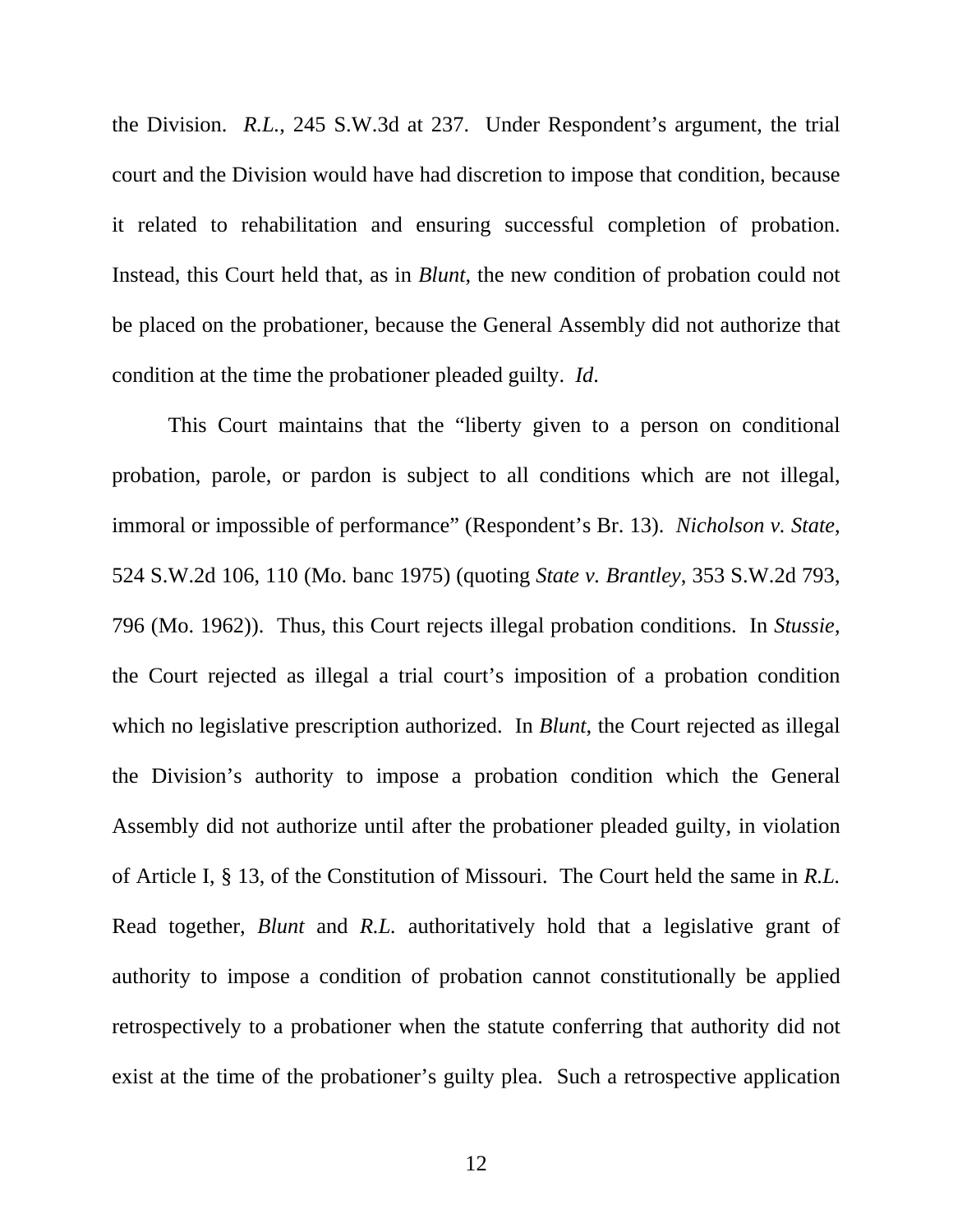is plainly illegal, as it violates the Constitution of Missouri. In *R.L.*, the trial court held that it also violated the *Ex Post Facto* Clauses of the State and Federal Constitutions, although this Court did not reach that question. 245 S.W.3d at 237 n.1.

**B. Respondent's orders of May 7, 2007, and December 13, 2007, retrospectively apply new probation conditions authorized by the General Assembly in Missouri House Bill 1698, effective months after Relator's plea of guilty.** 

 This case is no different than *Blunt* and *R.L.*, except that it concerns more new, retrospectively-applied probation conditions than those cases. Respondent argues that "the ban on retrospective and ex post facto laws is irrelevant to the real issue in this case, as no law which became effective after Doe's offense is necessary to support the legality of the amended conditions of probation" (Br. of Respondent 17). Respondent baldly asserts that "no new statute was required or relied on to modify Doe's probation conditions" (Br. of Respondent 19). But these statements ignore the substance of Missouri House Bill 1698 (2006). They ignore the changes which the General Assembly effected therein to the probation conditions authorized for someone who pleaded guilty to endangering the welfare of a child in the first degree.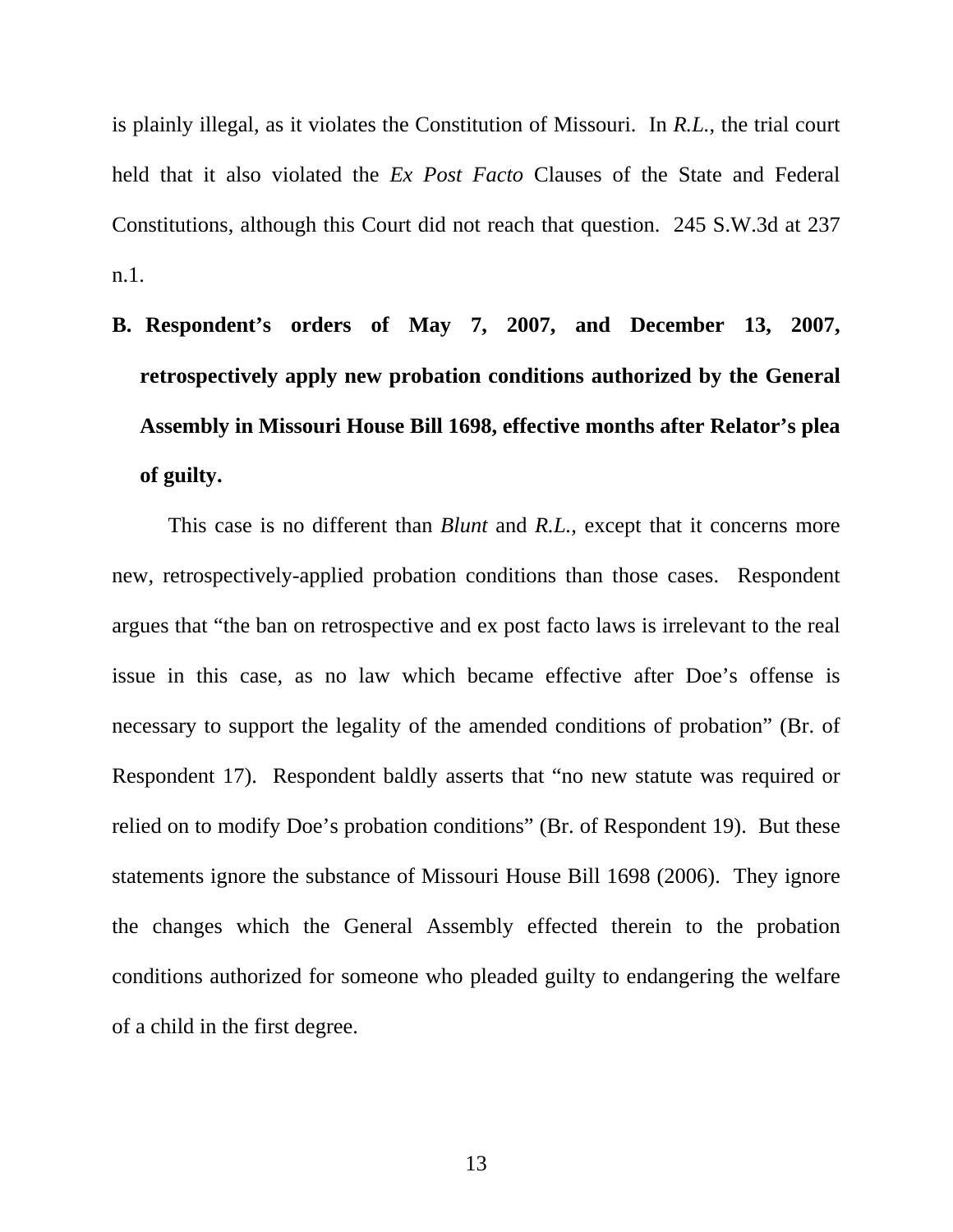The Revised Statutes only recognize two types of "sex offense" designations for which a person who pleads guilty may be considered a "sex offender": those contained in Chapter 566, R.S.Mo., titled "Sexual Offenses," and those for which registration is required by § 589.400, R.S.Mo., titled the "Sex Offender Registration Act" (which includes all crimes contained in Chapter 566). At the time Relator pleaded guilty, neither such designation applied to the crime of endangering the welfare of a child in the first degree. If Relator's offense were a "sexual offense" *de facto*, the General Assembly would have placed it in Chapter 566. The differentiation of endangering the welfare of a child in the first degree "of a sexual nature" from that not of a "sexual nature" itself originates in H.B. 1698's amendment to § 589.400.1(2).

As in *Stussie*, *Blunt*, and *R.L.*, at the time Relator pleaded guilty in March of 2006, no statutes authorized designating persons who pleaded guilty to Relator's offense as "sex offenders". Contrary to Respondent's contentions, and as recounted in detail in Relator's opening brief (Br. of Relator 35-39), *every single one* of the new duties, obligations, and disabilities which Respondent's orders of May 7 and December 13 apply to Relator are rooted in amendments to the Revised Statutes only applied to Relator's offense by H.B. 1698, effective months after Relator's guilty plea. These restrictions on Relator's liberties were not contemplated for someone who pleaded guilty to his offense before the passage of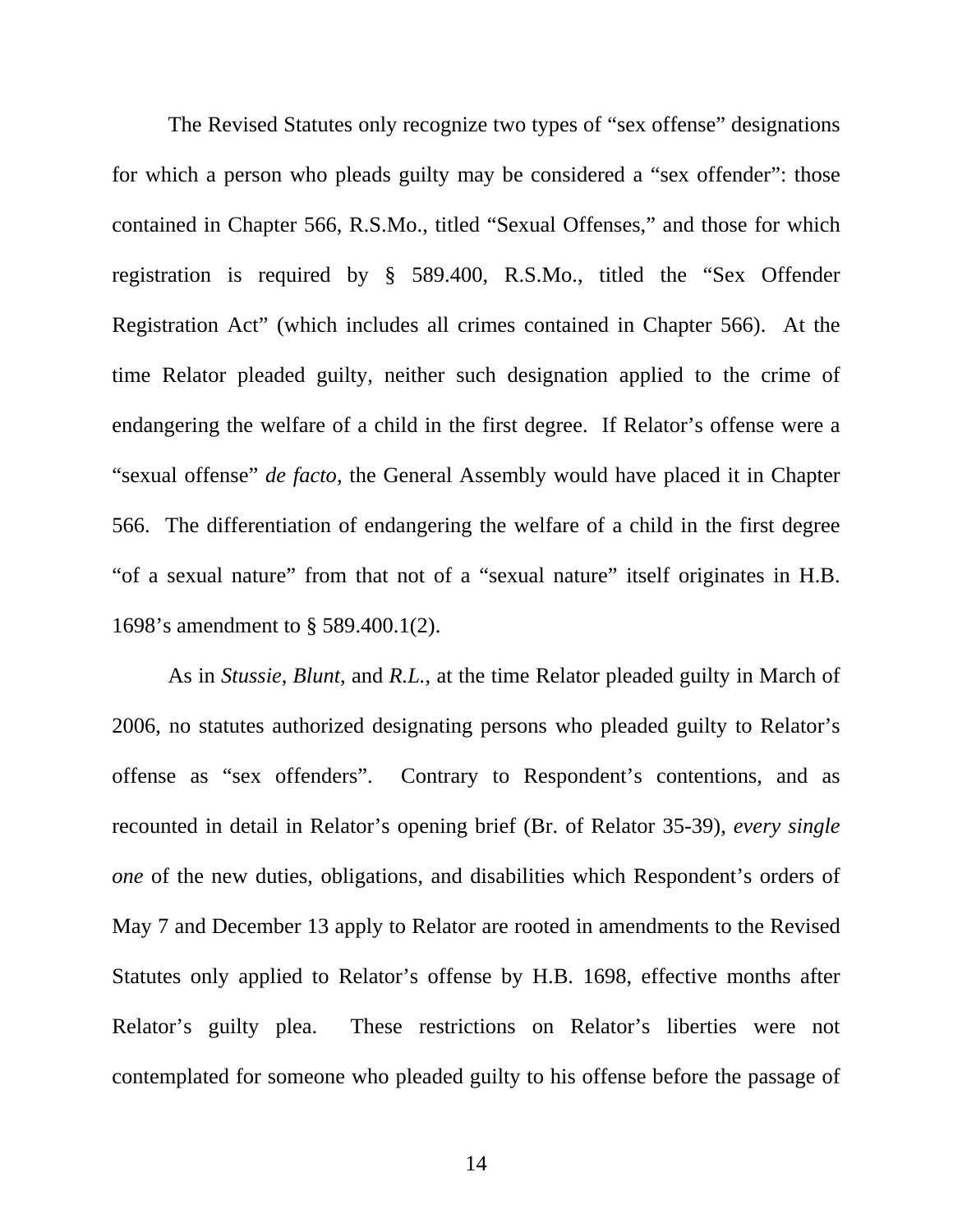H.B. 1698. Respondent cites no authority for his proposition that they *were*  contemplated.

 The relevant statutes enacted or amended in H.B. 1698 expressly manifest of the General Assembly's intention to grant new authority to trial courts and the Division to designate persons who pleaded guilty to endangering the welfare of a child in the first degree as sex offenders. H.B. 1698 added endangering the welfare of a child in the first degree to § 589.400, R.S.Mo., as an offense for which a person who pleads guilty must register as a sex offender. In so doing, the General Assembly added Relator's offense to § 589.042, R.S.Mo., which provides that the

court or the board of probation and parole *shall have the authority* to require a person who is required to register as a sexual offender under sections 589.400 to 589.425, R.S.Mo., to give his or her assigned probation or parole officer access to his or her personal home computer as a condition of probation or parole...

(emphasis added). This is one of Relator's new probation conditions (Appx. to Br. of Relator A33, A83).

The negative implication of this statute is that before the passage of H.B. 1698, courts and the Division did not have such authority with respect to persons who pleaded guilty to endangering the welfare of a child in the first degree. Again, this is because the imposition of probation conditions "stems from statutory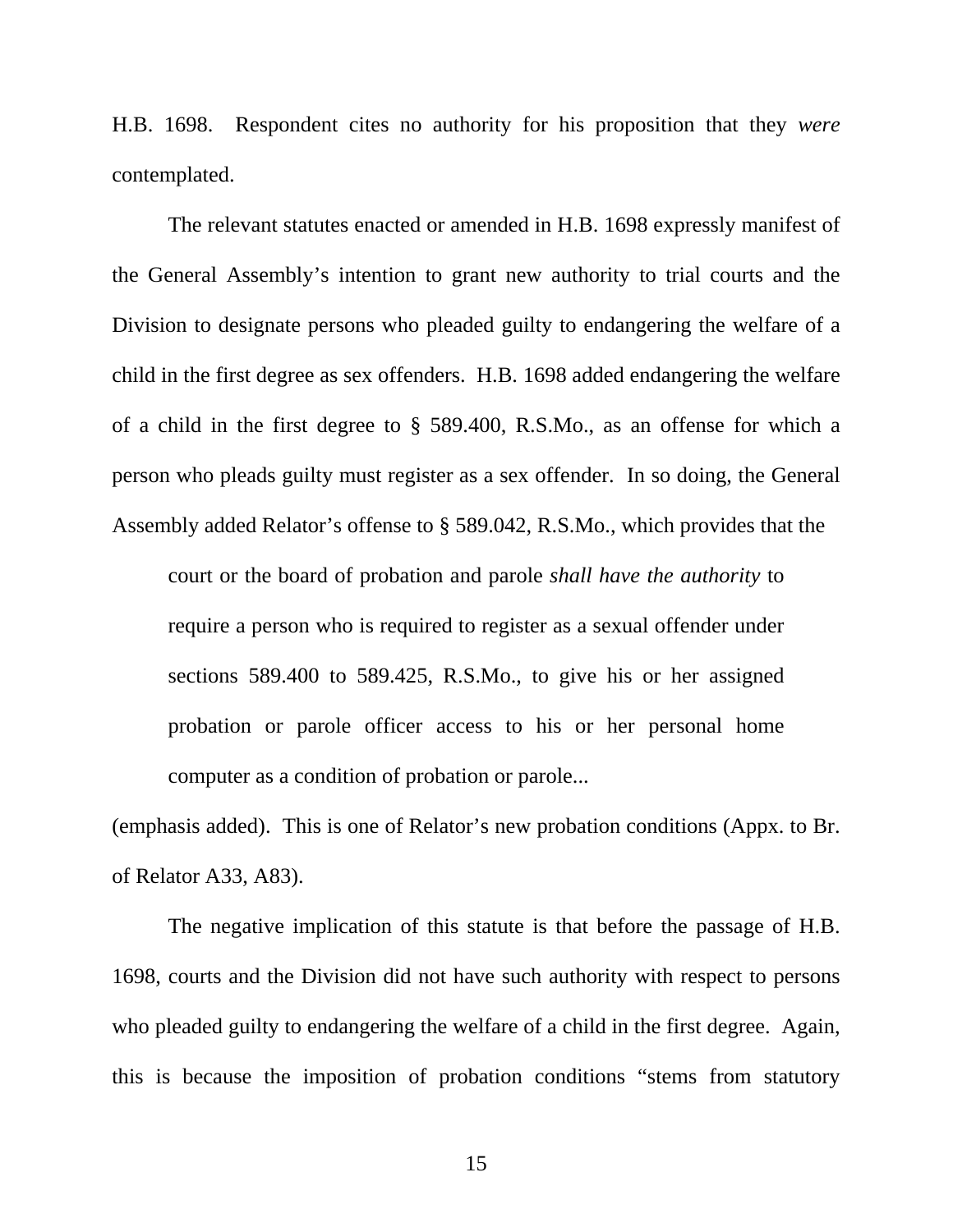authorization and is not inherent to the judicial power." *Motley*, 546 S.W.2d at 437.

Similarly, because H.B. 1698 made Relator's offense registrable, it first made § 589.415, R.S.Mo., applicable to Relator. Unlike for persons convicted of a non-sex-offense class C felony, this section requires that the probation officer assigned to "a sexual offender who is required to register pursuant to sections 589.400 to 589.425 *shall* notify the appropriate law enforcement officials whenever the officer has reason to believe that the offender will be changing his or her residence." The statute also requires Relator to notify his probation officer and receive her approval of any change in residence (Appx. to Br. of Relator A21, A34). The mandatory language "shall" confers both a duty and an authority to collect that information from Relator as a condition of his probation and deliver the information to relevant law enforcement. That legislative grant of authority could not exist for Relator before H.B. 1698.

H.B. 1698 also first promulgated § 566.149, R.S.Mo., which mandates that any "person who has pleaded guilty or nolo contendere to, or been convicted of, or been found guilty of violating any of the provisions of this chapter or the provisions of … section 568.045, RSMo, endangering the welfare of a child in the first degree … *shall* not be present in or loiter within five hundred feet of any school building, on real property comprising any school;" this is one of Relator's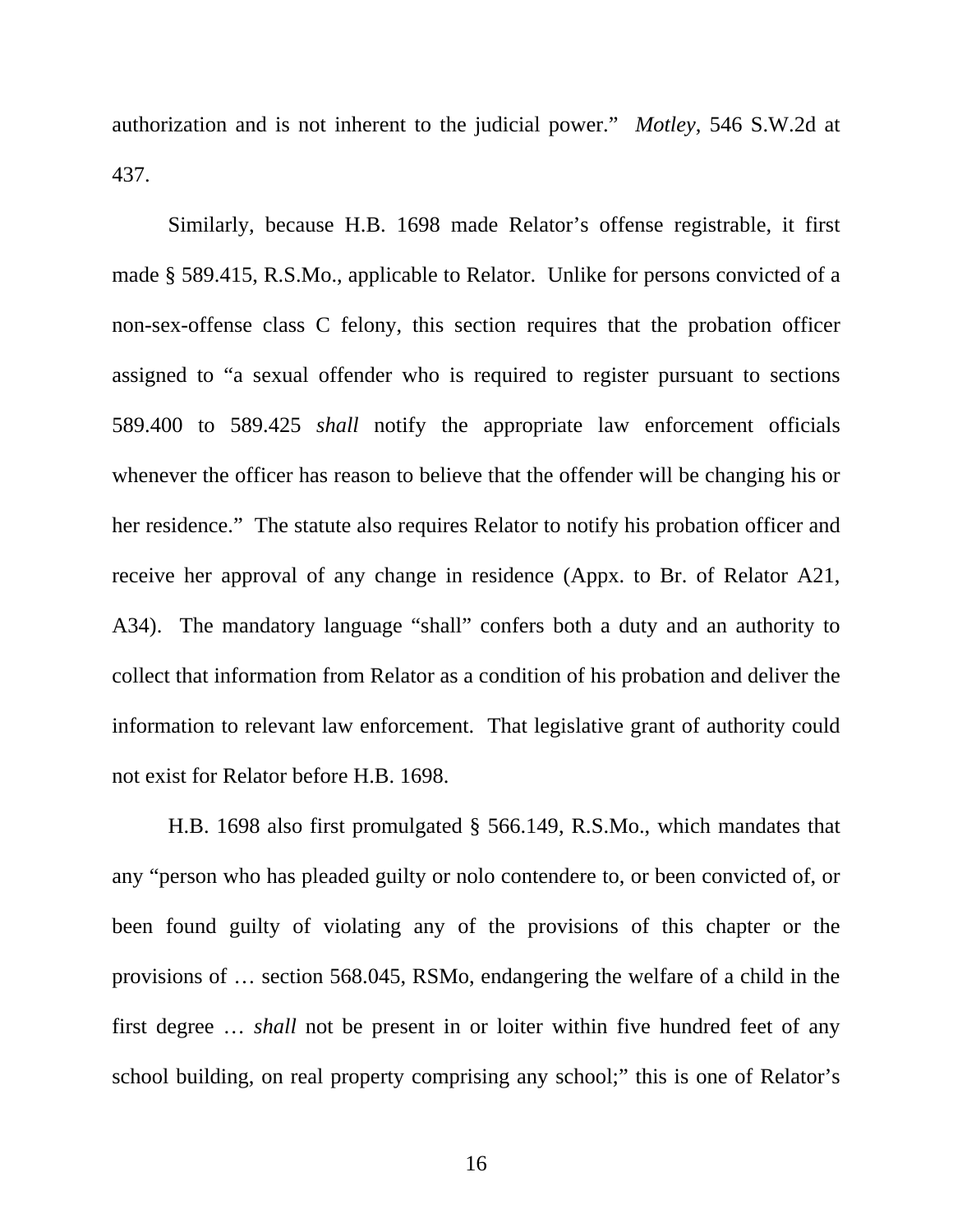new probation conditions (Appx. to Br. of Relator A38, A54-A55, A83). This requirement existed *nowhere* in the law of Missouri before the passage of H.B. 1698. It was not a crime before H.B. 1698. The General Assembly had authorized no such requirement as a condition of probation before H.B. 1698.

H.B. 1698 added Relator's offense to the residency restrictions of § 566.147. Relator's probation requires that he obey this statute (Appx. to Br. of Relator A83). After H.B. 1698, this statute provides:

Any person who, since July 1, 1979, has been or hereafter has pleaded guilty … to … section 568.045, RSMo, endangering the welfare of a child in the first degree … *shall* not reside within one thousand feet of any public school … or any private school … or child-care facility, which is in existence at the time the individual begins to reside at the location.

§ 566.147, R.S.Mo. (emphasis added).

At the time of Relator's guilty plea, before Relator's offense was listed in § 566.147, the General Assembly had authorized no such requirement as either a crime or as a condition of probation for endangering the welfare of a child in the first degree. Indeed, that the General Assembly left Relator's offense out of the statute means that it deliberately did so, as per the canon of *expressio unius est exclusio alterius*, "it would make sense only if all omissions in legislative drafting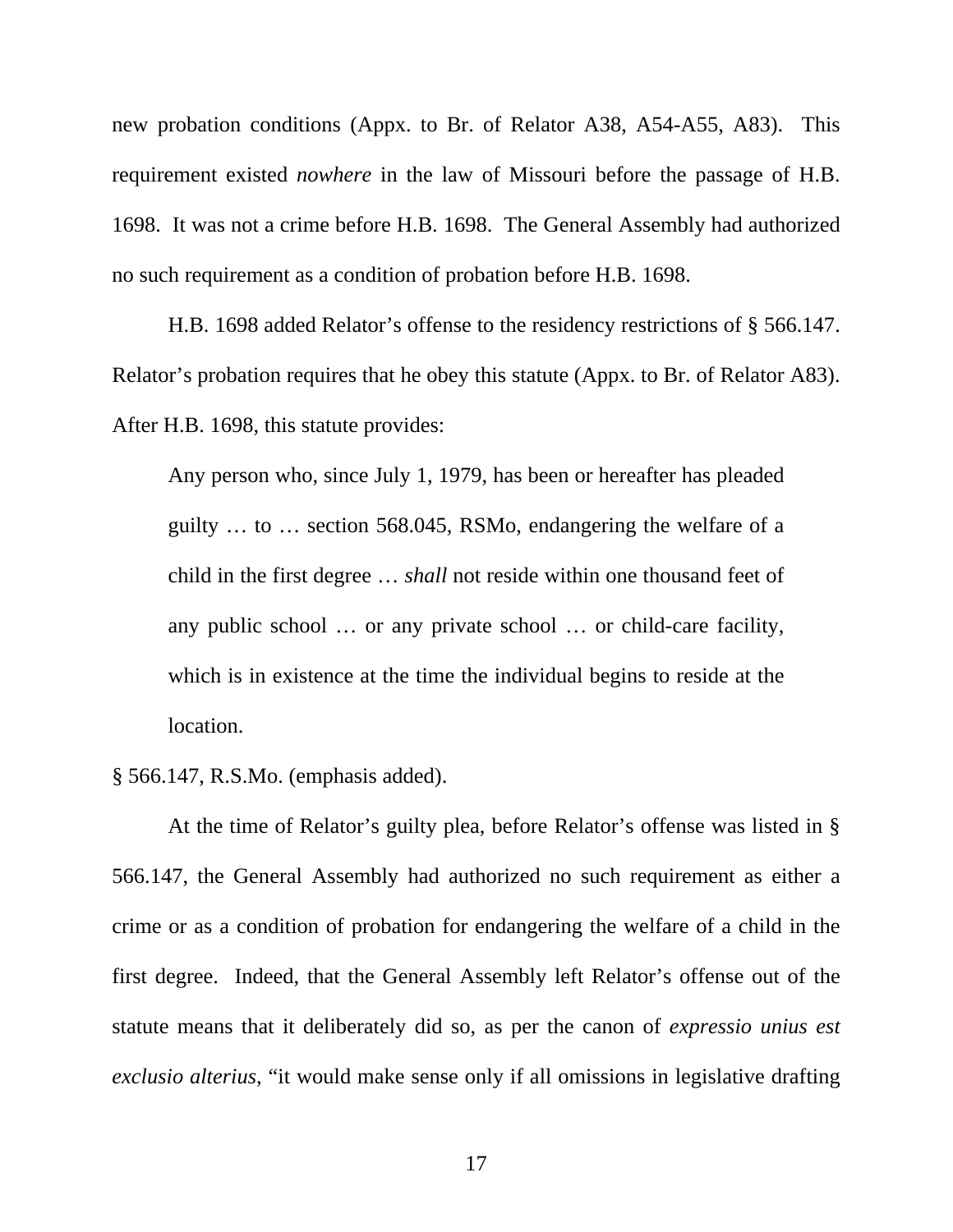were deliberate." Richard A. Posner, THE FEDERAL COURTS: CRISIS AND REFORM 182 (1985). Additionally, this was the same probation condition which was at issue in *R.L.*, and which this Court held could not be retrospectively applied.

This analysis also applies to sex offender treatment under §§ 566.140 and 566.141, R.S.Mo. Respondent is correct that in *Kelly v. Gammon*, 903 S.W.2d 248 (Mo. App. 1995), the Missouri Court of Appeals, Eastern District, held that sex offender treatment is "not penal in nature," but rather "is a rehabilitative program which [persons convicted of sexual assault offenses are] required to complete before [they are] eligible for parole." 903 S.W.2d at 250-251. In *Kelly*, however, the Court of Appeals only analyzed this requirement in a limited scope: whether it violated the prohibition on *ex post facto* laws to require a prisoner – not a probationer – to complete sex offender treatment for the crime of rape before he could be eligible for parole.

*Kelly* had nothing to do with probation, the bar on retrospective laws, or the re-designation of an offense as a "sex offense." Unlike endangering the welfare of a child in the first degree, rape *long* has been a "sexual offense" contained in Chapter 566, R.S.Mo. Moreover, the General Assembly had required persons convicted of a "sexual offense" to undergo sex offender treatment long before the appellant in *Kelly* brought his challenge. This is why the Court of Appeals held that the requirement that the appellant undergo sex offender treatment "did not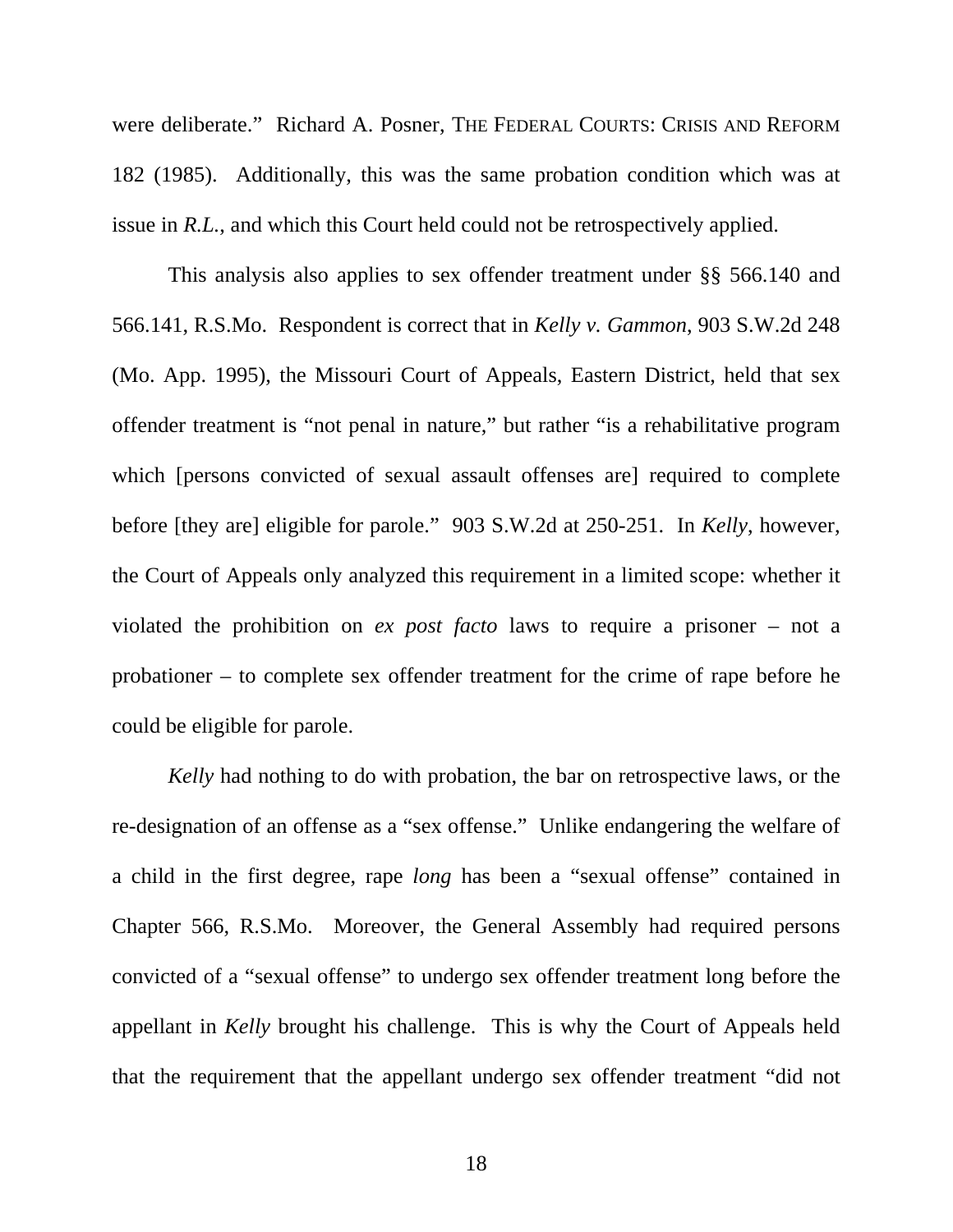result in appellant receiving additional punishment for the crime he committed in 1983. Appellant is still sentenced to fifteen years imprisonment. The only effect of appellant not completing MOSOP has been to extend his possible *early* release date." *Kelly*, 903 S.W.2d at 250-251 (emphasis the Court's).

This case is far different than *Kelly*. Relator is not in prison. His sex offender treatment is not by virtue of the Sexual Assault Prevention Act, but rather by virtue of H.B. 1698 re-designating his offense as a "sex offense" months after he pleaded guilty. He challenges this new obligation not only on an *ex post facto* basis, but also on the basis of it being a retrospective application of law in violation of Article I, § 13, of the Constitution of Missouri. When analyzing whether a law is unconstitutionally retrospective, its punitive value is not a consideration; rather, the question is whether it imposes a new duty with respect to a past transaction or occurrence. *Doe v. Phillips*, 194 S.W.3d 833, 850 (Mo. banc 2006).

In this case, as detailed in Relator's opening brief (Br. of the Relator 33-34), the newly-imposed requirement that Relator undergo sex offender treatment or risk revocation of his probation unequivocally is a new duty and obligation with respect to the past transaction of his guilty plea. Sex offender treatment for the purposes of Relator's probation, unlike that at issue in *Kelly*, is grounded in §§ 566.140 and 566.141, R.S.Mo. Relator's offense is not located in Chapter 566, R.S.Mo., titled "Sexual Offenses," but rather is in Chapter 568, R.S.Mo., titled "Offenses Against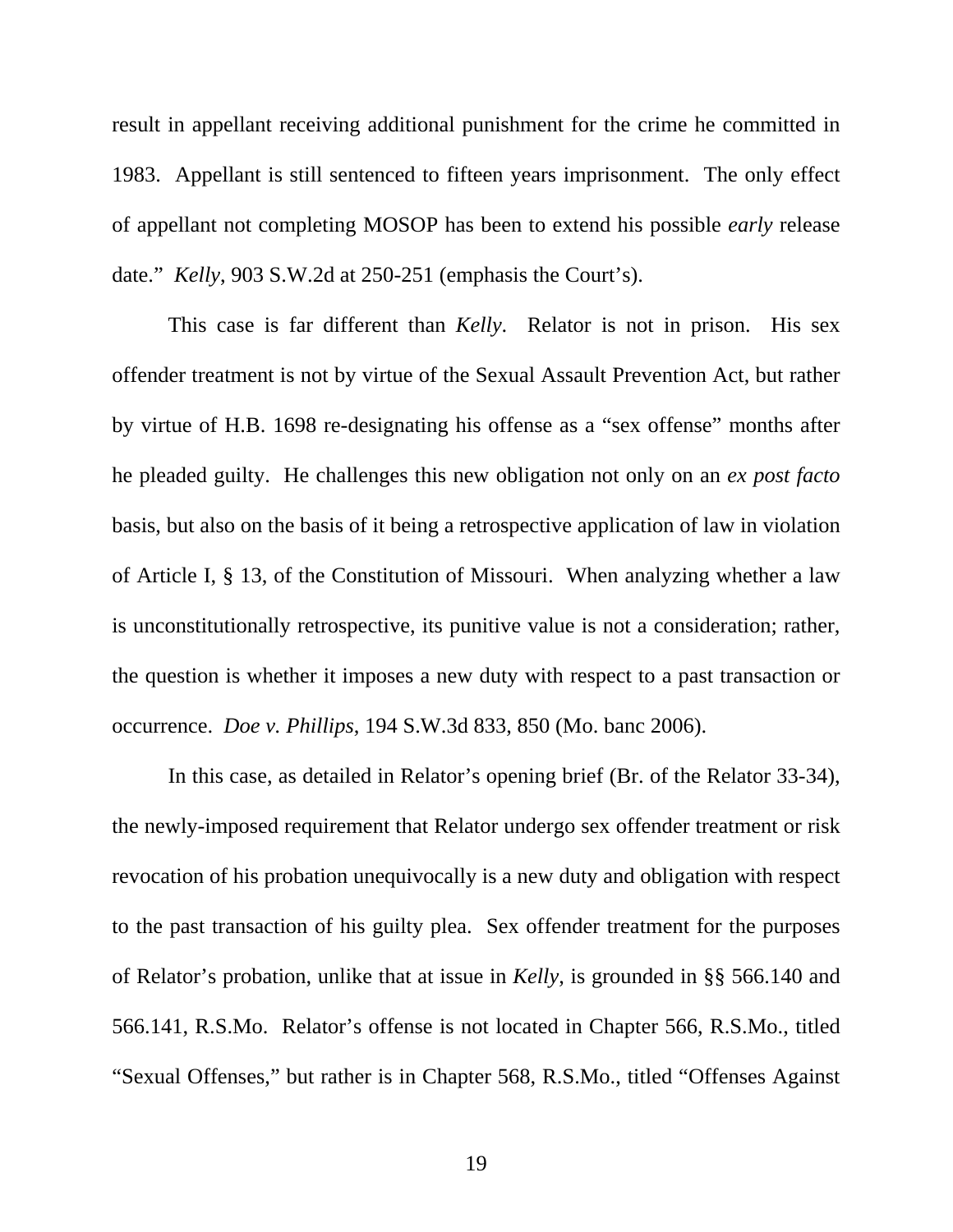the Family." Section 566.140 limits its provisions to "Any person who has pleaded guilty to or been found guilty of violating the provisions of this chapter and is granted a suspended imposition or execution of sentence or placed under the supervision of the board of probation and parole." Relator did not plead guilty to any provision of Chapter 566. This section simply cannot apply to him.

Similarly, § 566.141 applies its provisions to any "person who is convicted of or pleads guilty or nolo contendere to any sexual offense involving a child." Respondent insists that the fact that Relator's offense is not contained in Chapter 566, "Sexual Offense" is "irrelevant" (Respondent's Br. 16). But with regard to this provision, it is extremely relevant. By its own terms, Relator's offense is not a "sexual offense." It is not found in Chapter 566. As Relator previously pointed out (Br. of Relator 33-34), absent further amendments such as those in H.B. 1698, the doctrine of *ejusdem generis* mandates that the term "sexual offense" in that statute be read to mean offenses contained in that chapter, titled "sexual offenses." At the time Relator pleaded guilty, his offense was not listed as a registrable offense in the "Sex Offender Registration Act." After H.B. 1698, however, it *became* a "sexual offense" within the meaning § 566.141 because the General Assembly added the offense to the second type of "sexual offenses" expressed in the Revised Statutes: an offense requiring registration as a "sex offender" under the Sex Offender Registration Act.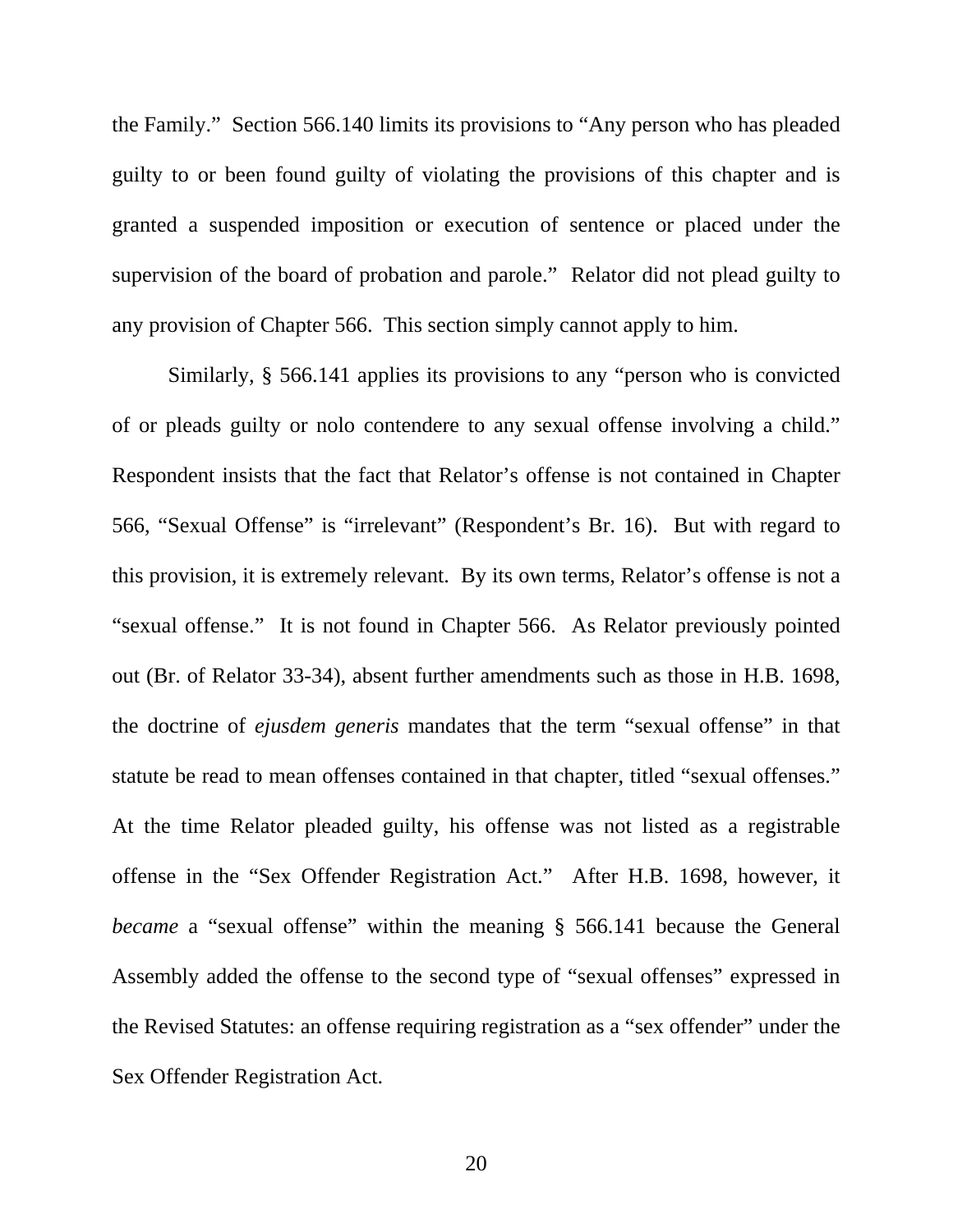Before H.B. 1698, the General Assembly simply provided no authority whatsoever for someone who pleaded guilty to endangering the welfare of a child in the first degree to be required to undergo sex offender treatment as a condition of probation; no statute *anywhere* included the crime as a "sex offense." That the Division may have decided on its own that the offense is a "sex offense" is immaterial. Exclusive power to prescribe the "certain" probation requirements which courts and the Division are authorized to impose within their discretion for a given offense lies with the General Assembly, not the Division of Probation and Parole.

Because H.B. 1698 transformed endangering the welfare of a child into a "sexual offense" and anyone pleading guilty to it into a "sex offender," it also subjected Relator to the Division's other enumerated requirements for "sex offenders," which ordinary probation does not entail. Relator detailed these requirements in his opening brief (Br. of Relator 36-39). Not coincidentally, H.B. 1698 also first promulgated § 632.505, R.S.Mo., which authorizes certain conditions on release from civil confinement as a "sexually violent predator." Most of the other new requirements placed on Relator are very similar to the conditions in § 632.505, including:

(1) Maintain a residence approved by [the Division] and not change residence unless approved by the [Division];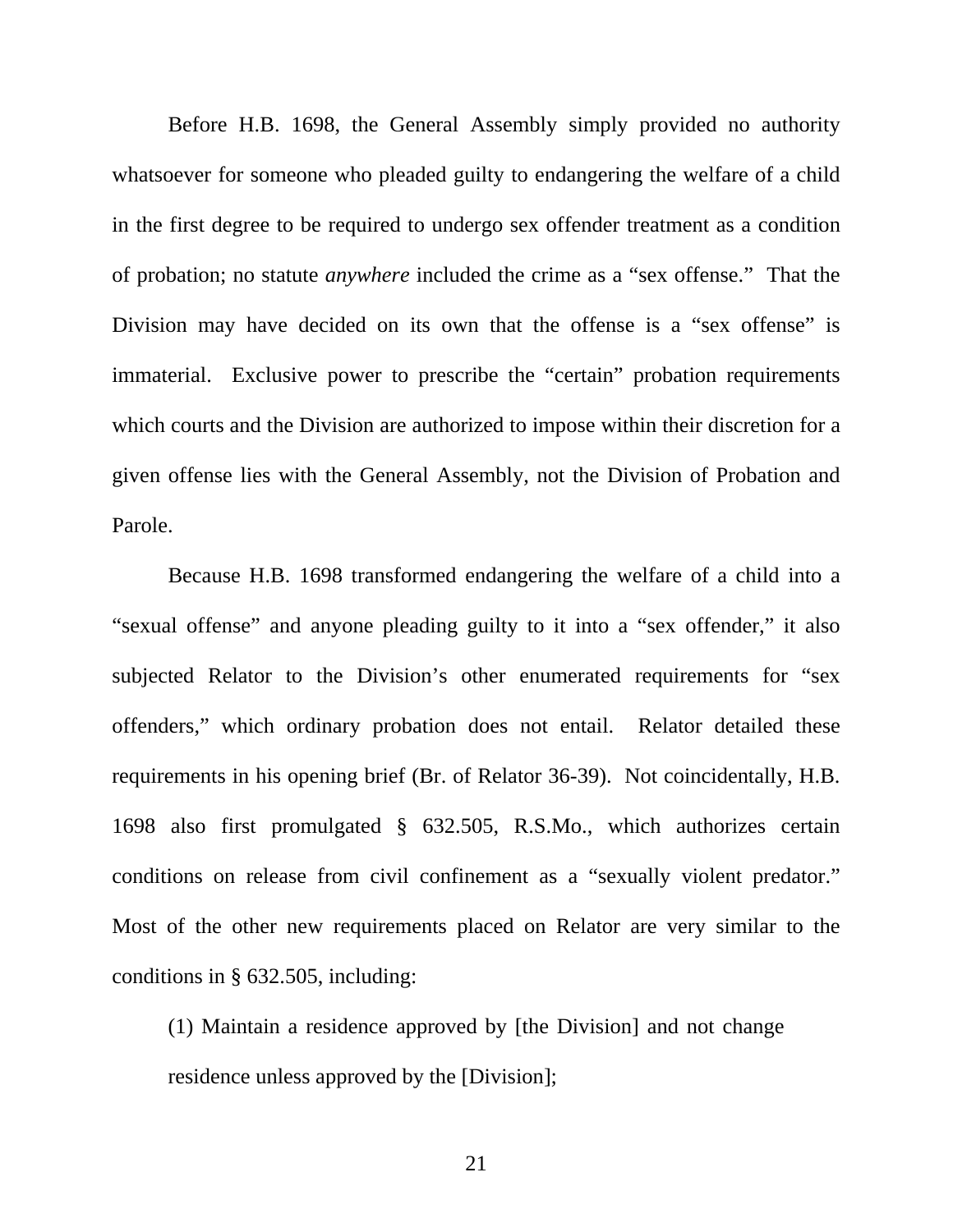(2) Maintain employment unless engaged in other structured activity approved by the [Division];

…

(5) Not be employed or voluntarily participate in an activity that involves contact with children without approval of the [Division];

…

(10) Not have any contact with any child without specific approval by the [Division];

(11) Not possess material that is pornographic, sexually oriented, or sexually stimulating;

(12) Not enter a business providing sexually stimulating or sexually oriented entertainment;

(13) Submit to a polygraph, plethysmograph, or other electronic or behavioral monitoring or assessment;

…

(15) Attend and fully participate in assessment and treatment as directed by the [Division];

…

(18) Pay fees to the [Division] to cover the costs of services and monitoring; [and]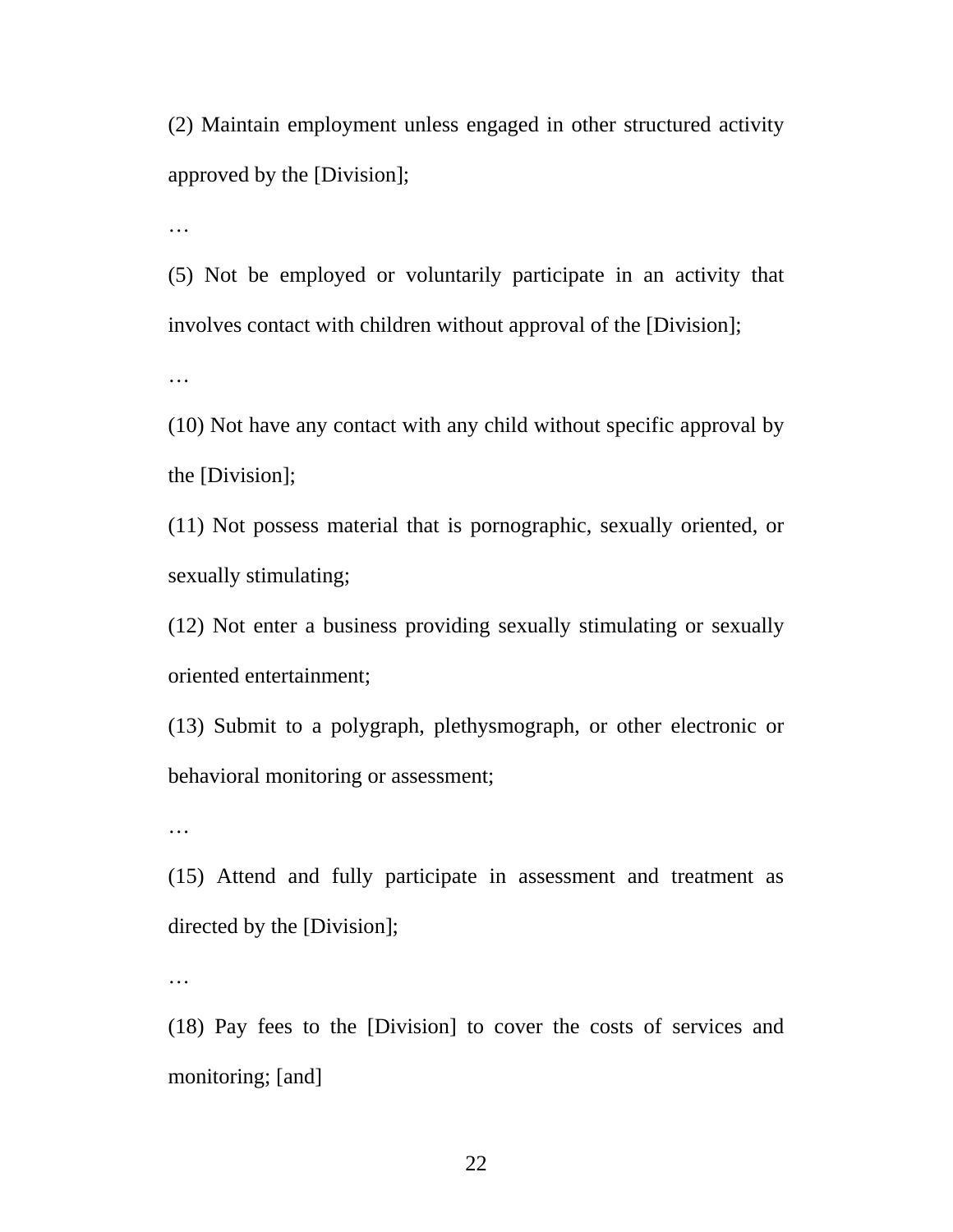(20) Comply with any registration requirements under sections 589.400 to 589.425, RSMo.

…

§ 632.505, R.S.Mo. (some references changed for emphasis from the Department of Mental Health to the Division of Probation and Parole). No references to these conditions exist anywhere else in the Revised Statutes. Section 632.505 provides that its conditions shall be enforced not only by the Department of Mental Health, but also by both the court and the Department of Corrections (of which the Division is a component).

Plainly, all of the new sex offender probation conditions imposed in Respondent's orders of May 7, 2007, and December 13, 2007, are retrospective applications of authority granted in one way or another only by virtue of H.B. 1698's changes to the law of Missouri, which thoroughly transformed Relator's crime from a "crime against the family" into a "sexual offense." Those conditions certainly could be imposed on any person who pleads guilty today to endangering the welfare of a child in the first degree. But only H.B. 1698 authorizes courts and the Division the power to impose those conditions on persons who plead guilty to Relator's offense. Relator pleaded guilty months before H.B. 1698 took effect. Before then, his offense was not a sex offense, and he could not have been considered a sex offender.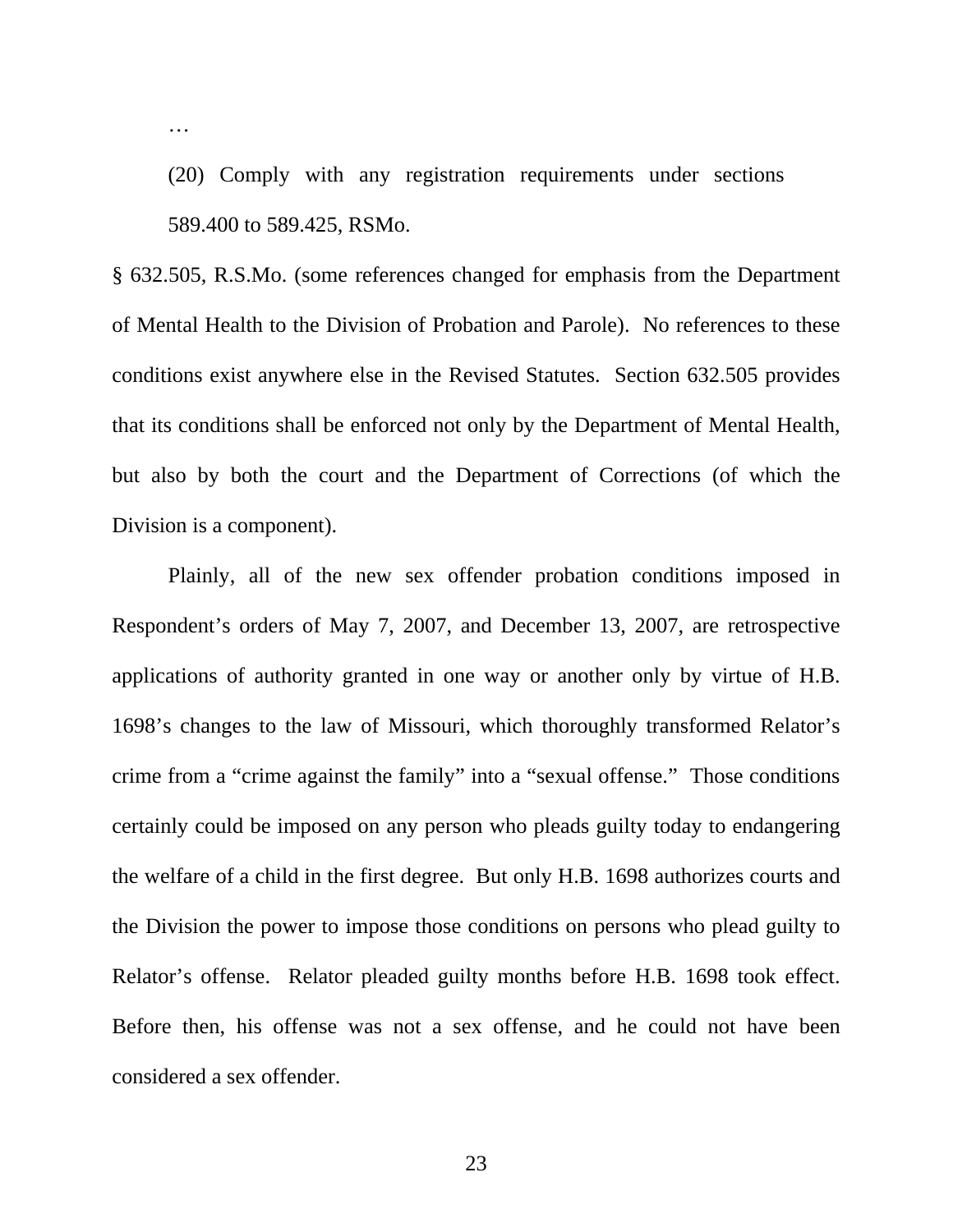**C. The Division of Probation and Parole's designation of a "discretionary sex offender classification" is irrelevant to this case; alternatively, applying that designation to Relator is an unconstitutionally retrospective application of an administrative rule.** 

Respondent argues that regardless of when the General Assembly added Relator's offense to the list of "sex offenses" in § 589.400 and the other relevant statutes, the "Probation and Parole rules on the use of the sex offender supervision protocol recognize that it may be appropriate for an offender who is not being supervised for a sex offense to be supervised under the protocol, and that this may be ordered by the supervising court" (Respondent's Br. 16 n.3). It is true that today, the Division states in its ORANGE BOOK that "An offender whose current supervision is not the result of a conviction for a sex offense may be ordered by the Court or Parole Board to be designated as a Discretionary Sex Offender and will thereafter be supervised as a sex offender" (Appx. to Br. of Relator A89).

But there is no indication whatsoever that this is what occurred in this case. The Division publishes specific forms to be filled out when a probationer is to be made a "discretionary sex offender" (Appx. A13). None of those forms are present anywhere in any record in this case. Moreover, the term "Discretionary Sex Offender" occurs nowhere in Respondent's orders of May 7 and December 13, or anywhere else in the record. But even if this somehow is why Relator is being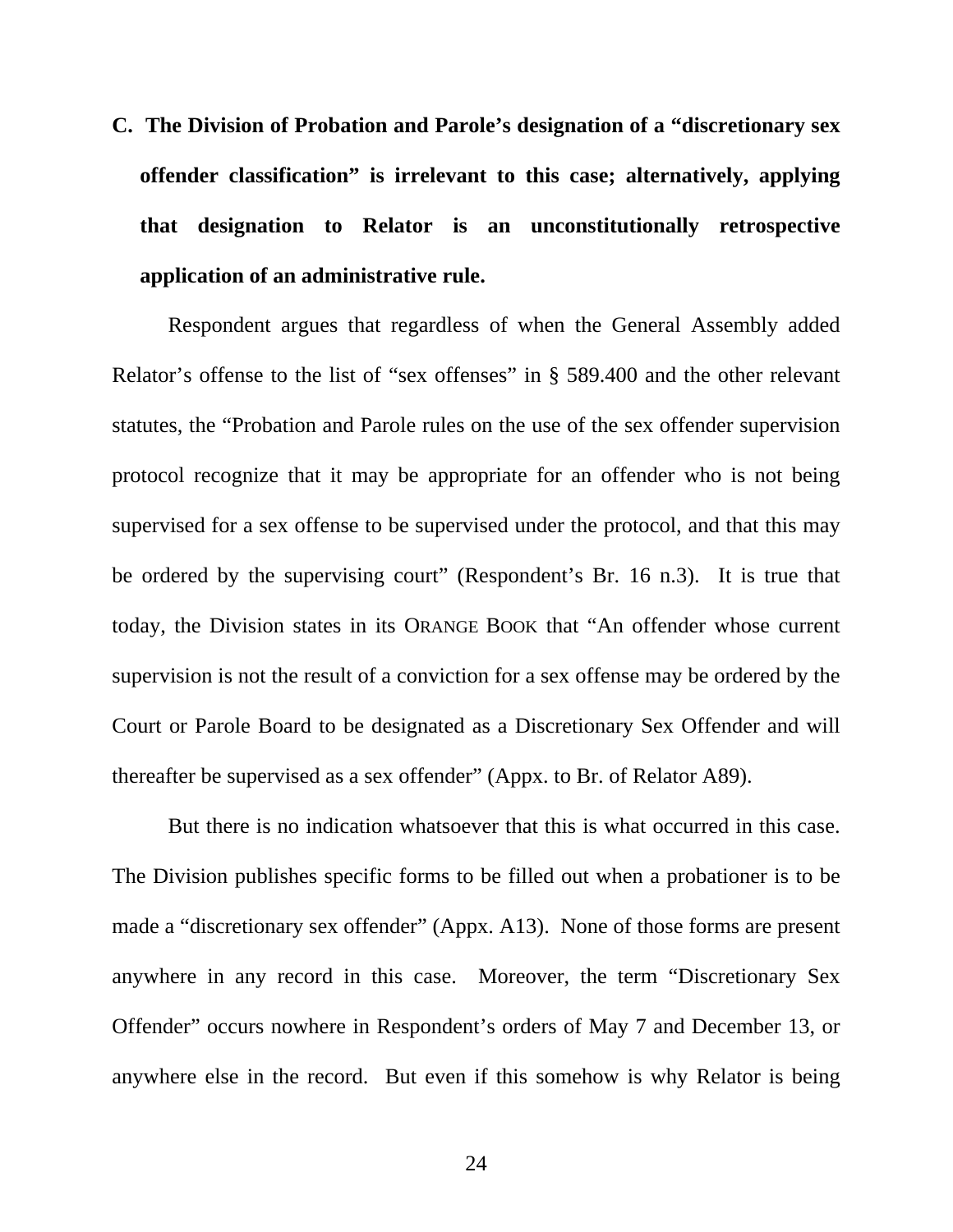supervised as a sex offender, the ORANGE BOOK is not law and cannot be treated as such. If anything, the Division's *sua sponte* assertion that it has the power to make non-sex offenders into sex offenders is a usurpation by the executive branch of what constitutionally is the General Assembly's exclusive role. Indeed, such a power, too, cannot be squared with this Court's holdings in *Stussie*, *Blunt*, or *R.L.*, as discussed *ante*.

Only California and Arizona have a form of discretionary sex offender status, although that status only relates to registration. *See People v. Hofsheier*, 37 Cal. 4th 1185, 1197-1198, 129 P.3d 29, 35 (2006); *see also State v. Cameron*, 185 Ariz. 467, 469, 916 P.2d 1183, 1185 (1996). But even in those states, the authority to make this discretionary determination is prescribed by positive law. *See* Cal. Penal Code § 290(a)(2)(E); *see also* Ariz. Rev. Stat. § 13-3821(C)-(D).

Moreover, at the time of Relator's guilty plea there *was* no ORANGE BOOK (the current ORANGE BOOK, issued in the second half of 2007, is the first promulgation of these rules and regulations). At that time, the designation of "discretionary sex offender" did not exist in the Division's rules and regulations governing probation. The Division created the designation of "discretionary sex offender" in October of 2006 (Appendix A13), many months after Relator's guilty plea. It did not promulgate the ORANGE BOOK until more than a year after Relator's plea. Previously, the Division only released a WHITE BOOK: *Rules and*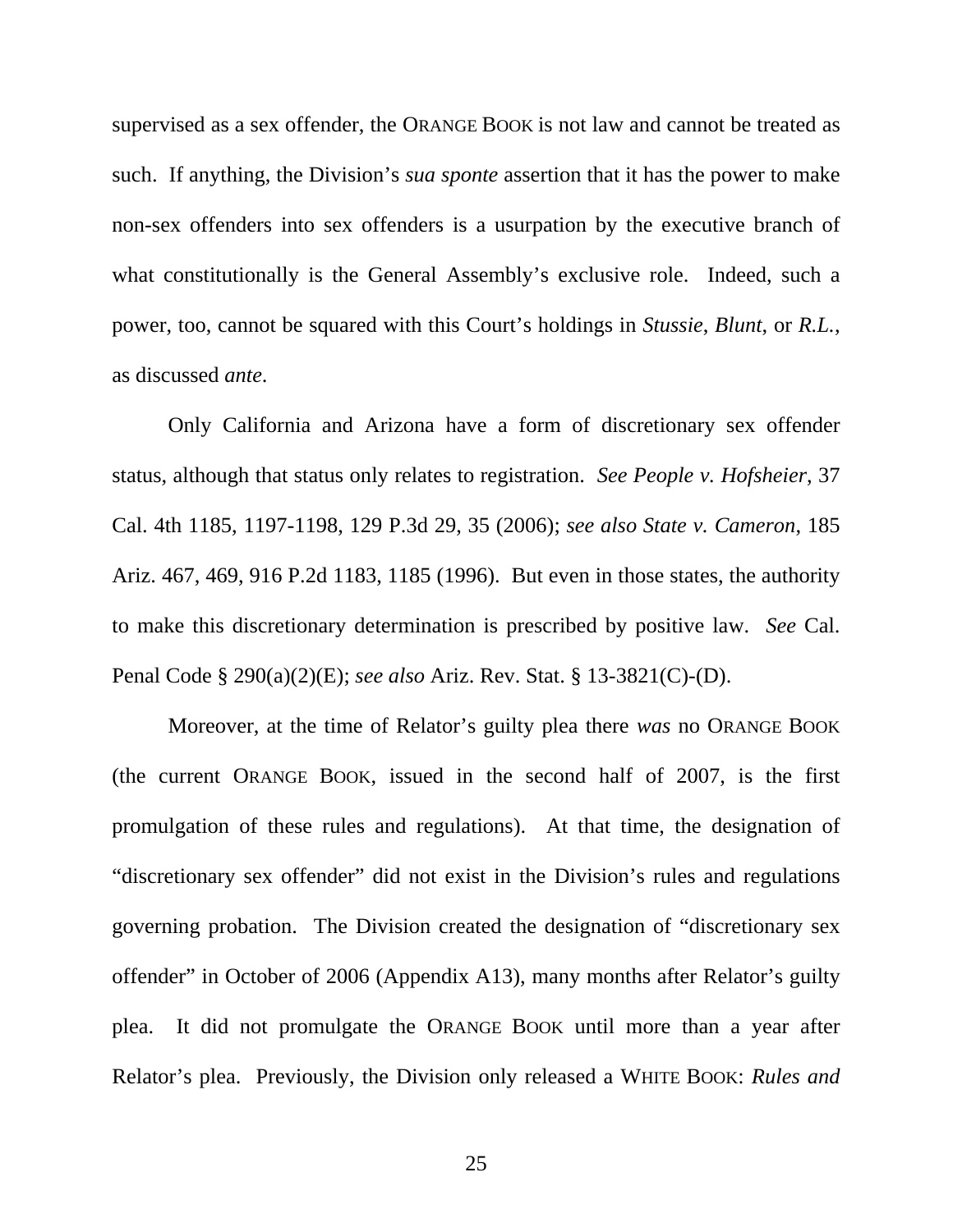*Regulations Governing the Conditions of Probation, Parole, and Conditional Release* (Appendix A1-A11). The current WHITE BOOK notes that "certain offenders are also required to register with the chief local law enforcement official of the county of residence," but directs that the "specific requirements regarding registration are outlined in a separate booklet, *Rules and Regulations Governing the Conditions of Probation, Parole, and Conditional Release for Sex Offenders*" (Appx. to Br. of Relator A106). At the time of Relator's plea, however, the WHITE BOOK detailed sex offender supervision on its own and referred to no special sex offender probation guidelines (Appx. A8-A9).

The retrospective application of new administrative rules requiring new duties, obligations, and disabilities based on a past transaction also violates Article I, § 13, of the Constitution of Missouri, and the same standards apply. *St. Louis Police Officers' Ass'n v. Sayad*, 685 S.W.2d 913, 917 (Mo. App. 1984). Even assuming *arguendo* that designating a person as a "discretionary sex offender" when the General Assembly has not deemed his crime a registrable offense in the Sexual Offender Registration Act somehow is within the discretionary probation power of courts and the Division, the administrative rule creating this designation also cannot be applied to Relator, as it, too, would be unconstitutionally retrospective. It created new duties, obligations, and disabilities based on the past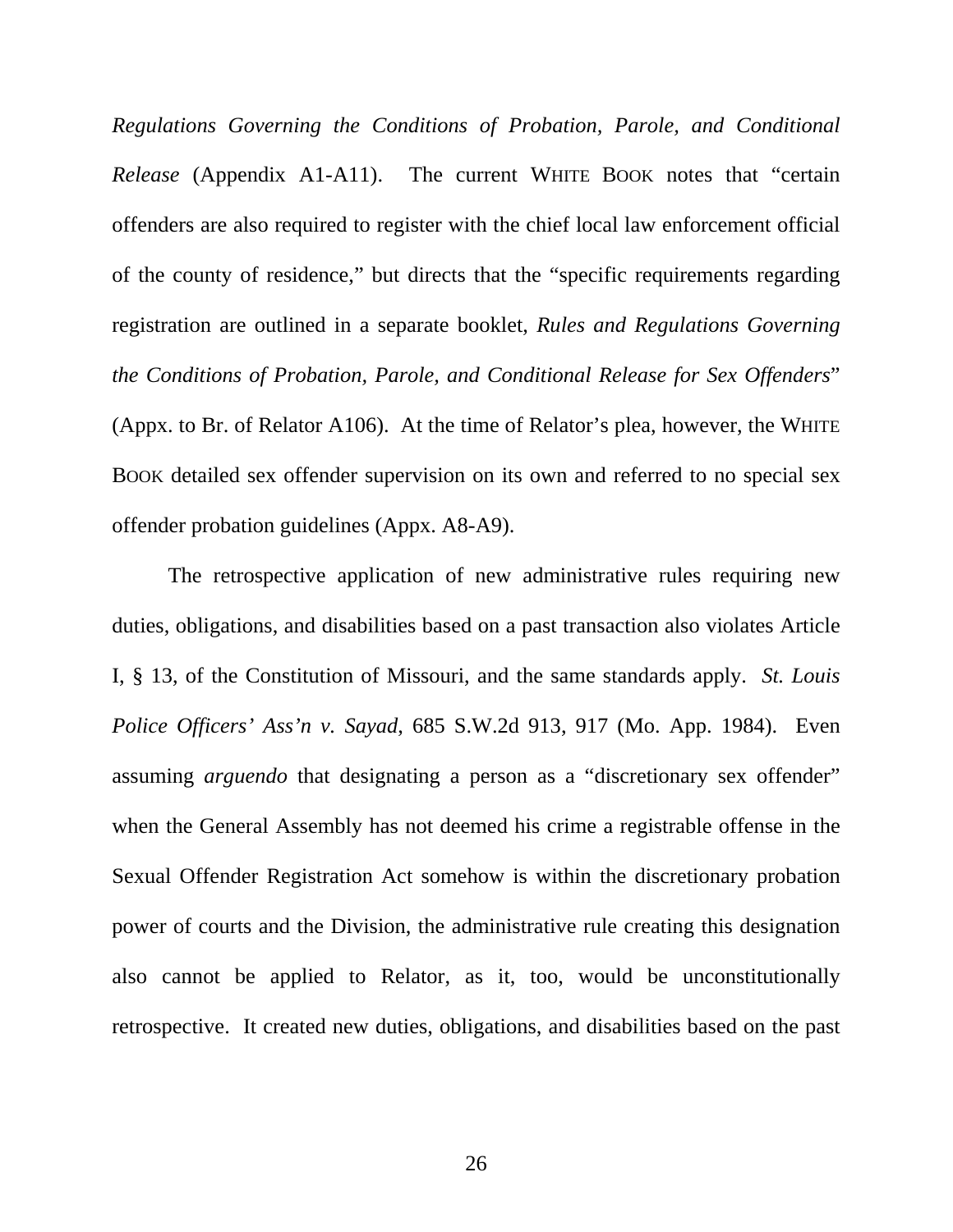transaction of Relator's guilty plea, many months before the Division promulgated its new rules.

### **D. Respondent's argument would result in an absurd public policy.**

Respondent essentially argues that this Court should grant the executive and judicial branches of our state government immense powers which they never have held and which this Court previously denied to them in *Stussie*, *Blunt*, and *R.L*., among other cases detailed *ante*. Respondent seeks to give the executive and the judiciary the power to impose probation conditions without legislative authorization and the power retrospectively to apply newly-prescribed probationary measures which previously did not exist. If this Court accepts Respondent's argument, its precedents upholding the requirement that probation conditions only may be imposed as by statute – and not retrospectively so – would be nugatory. No longer would either trial courts or the Division of Probation and Parole need to abide by the General Assembly's grant and restriction of their authority.

This would be an end-run around the Constitution. In the Respondent's chilling version of our legal system, courts and the Division of Probation and Parole could devise any new probation requirements they wish, at any time, no matter what the General Assembly may or may not have enacted or when the General Assembly enacted it. Thankfully, however, our state and federal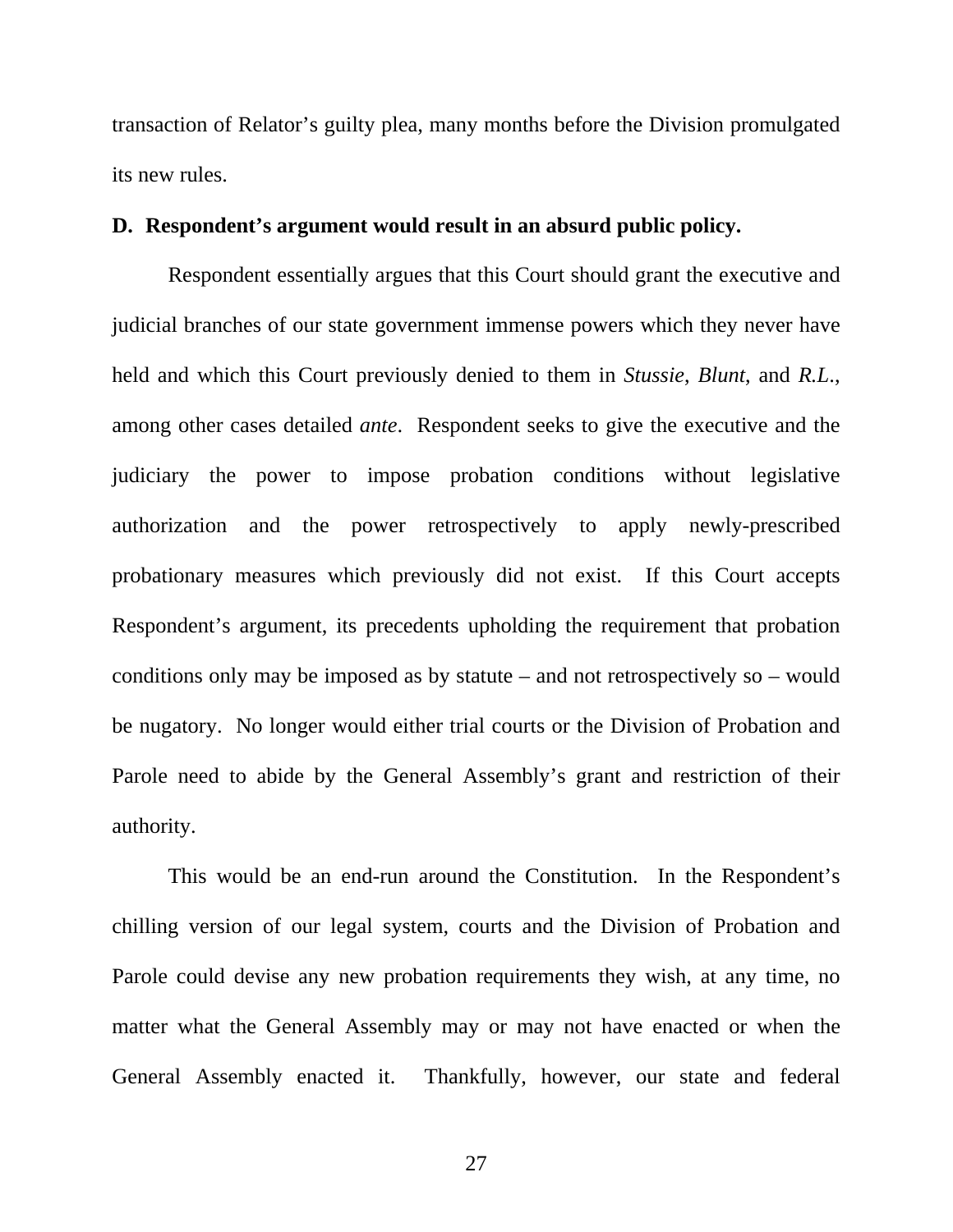Constitutions exist to prohibit such an absurd policy through their respective bars on retrospective laws and *ex post facto* laws, as well as the separation of powers.

The law of Missouri is that judges have discretion to impose probation conditions within the limits prescribed by the General Assembly at the time of the relevant transaction for which probation was granted: in this case, Relator's guilty plea in March of 2006. The answer to the questions posed by this case is not, as Respondent argues, blindly reenacting the Star Chamber by replacing positive law with the absolute and unlimited discretion of judges and executive agencies. Instead, the answer is to uphold our constitutional freedoms from retrospective and *ex post facto* applications of law.

Prohibition lies in this case to do exactly that. This Court should make absolute the Preliminary Writ which it issued on February 29, 2008.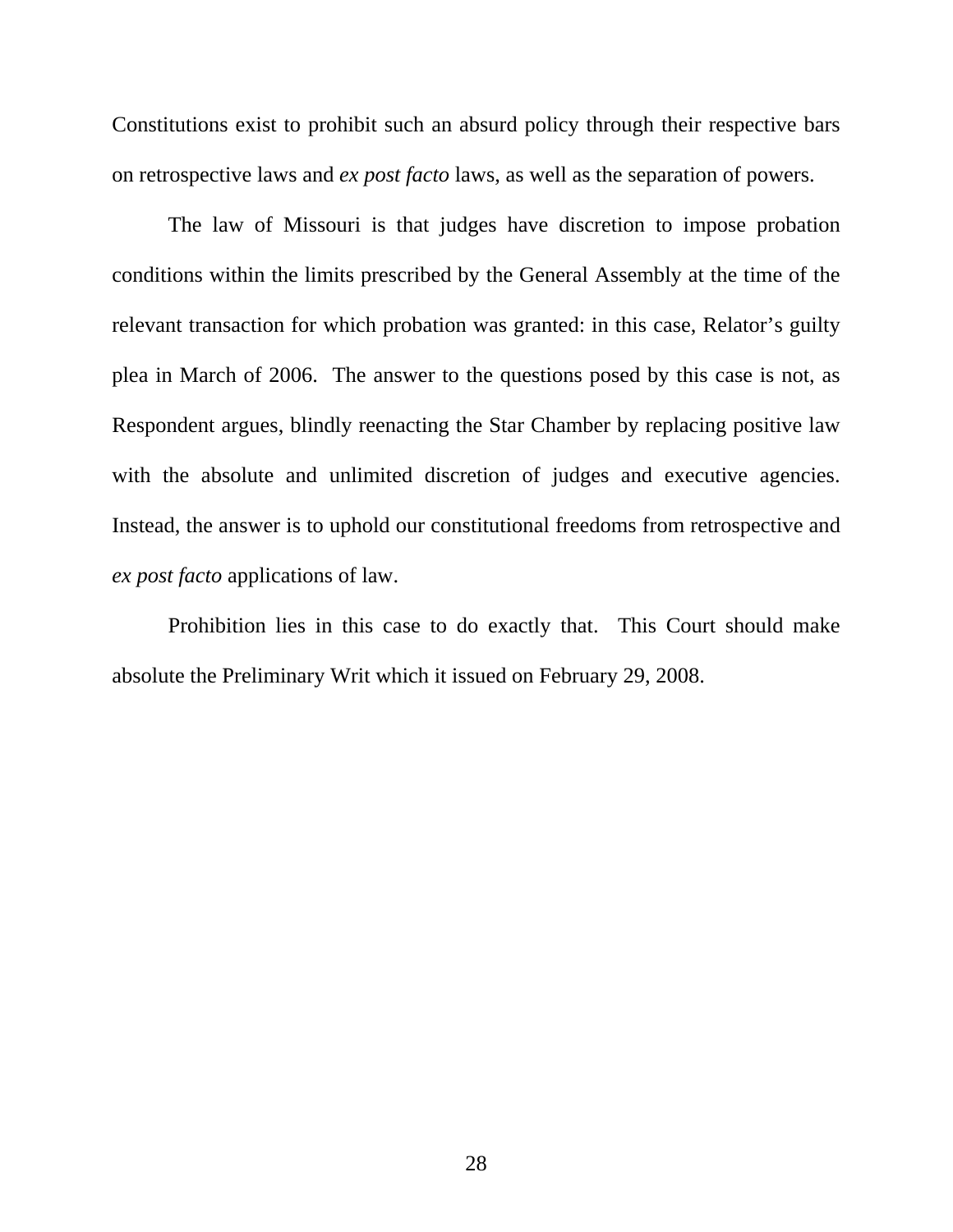#### **Conclusion**

Only H.B. 1698, effective three months after Relator's guilty plea and, possibly, the new sex offender rules enacted by the Division of Probation & Parole ten months after Relator's guilty plea, provide authority to impose sex offender probation status and its new duties, obligations, or disabilities, for Relator's offense. In ordering that Relator be supervised as a sex offender and undergo sex offender treatment, the Division retrospectively requested and Respondent retrospectively applied these later enactments to Relator.

 As such, and as further detailed in Relator's opening brief, Respondent's orders of May 7, 2007, and December 13, 2007, violate Article I, §13, of the Constitution of Missouri. They also violate Article I, § 10, of the Constitution of the United States.

 This Court should make absolute the Preliminary Writ of Prohibition which it entered on February 29, 2008. The Court should prohibit Respondent from doing anything other than vacating his orders of May 7, 2007, and December 13, 2007, revising Relator's status and probation conditions, and in lieu thereof returning Relator to his original probation conditions entered on July 3, 2006.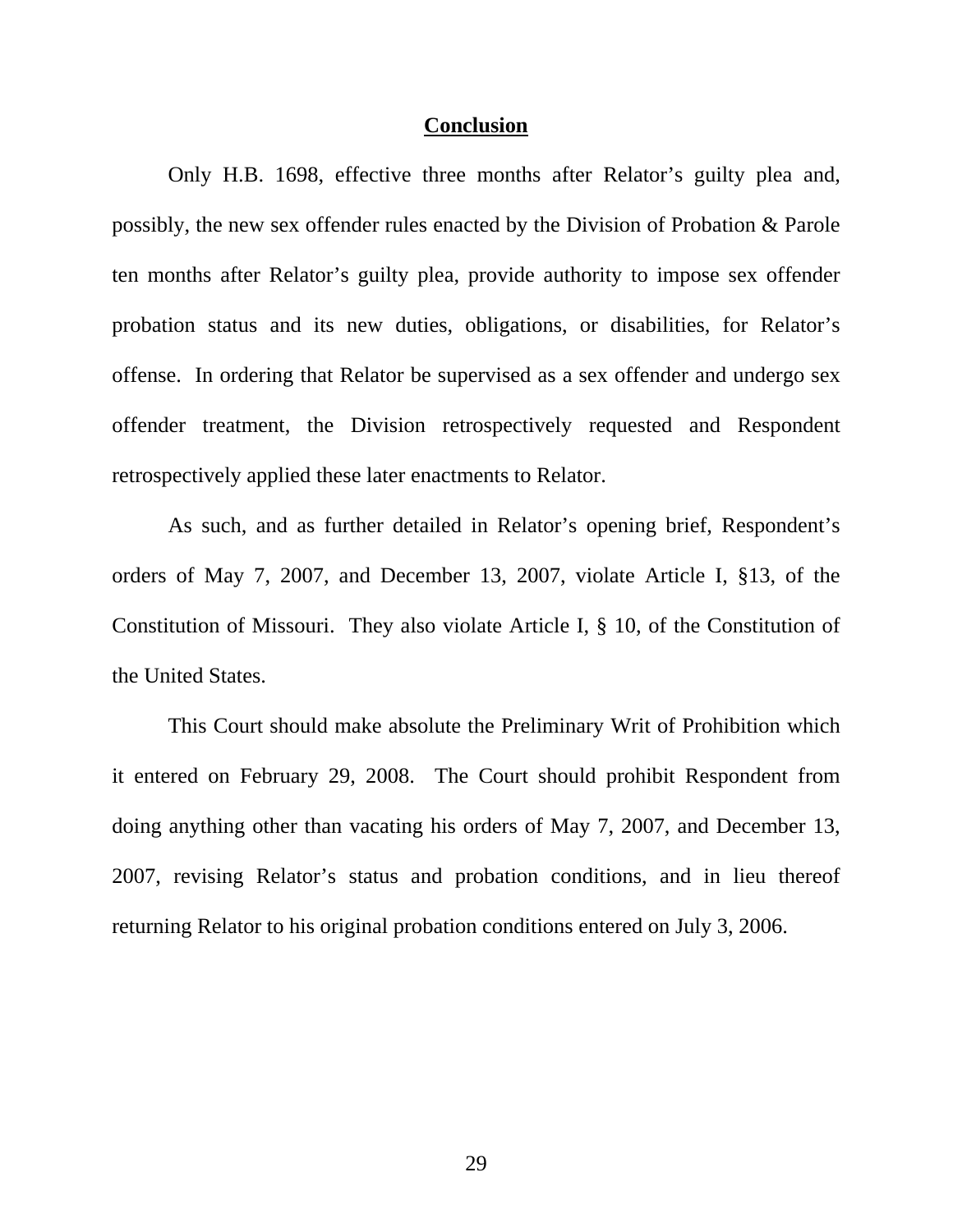Respectfully submitted,

 Jonathan Sternberg, Attorney Missouri Bar Number 59533 7th Floor, Harzfeld's Building 1111 Main Street Kansas City, Missouri 64105 Telephone: (816) 474-3000 Facsimile: (816) 474-5533

> Counsel for Relator John Doe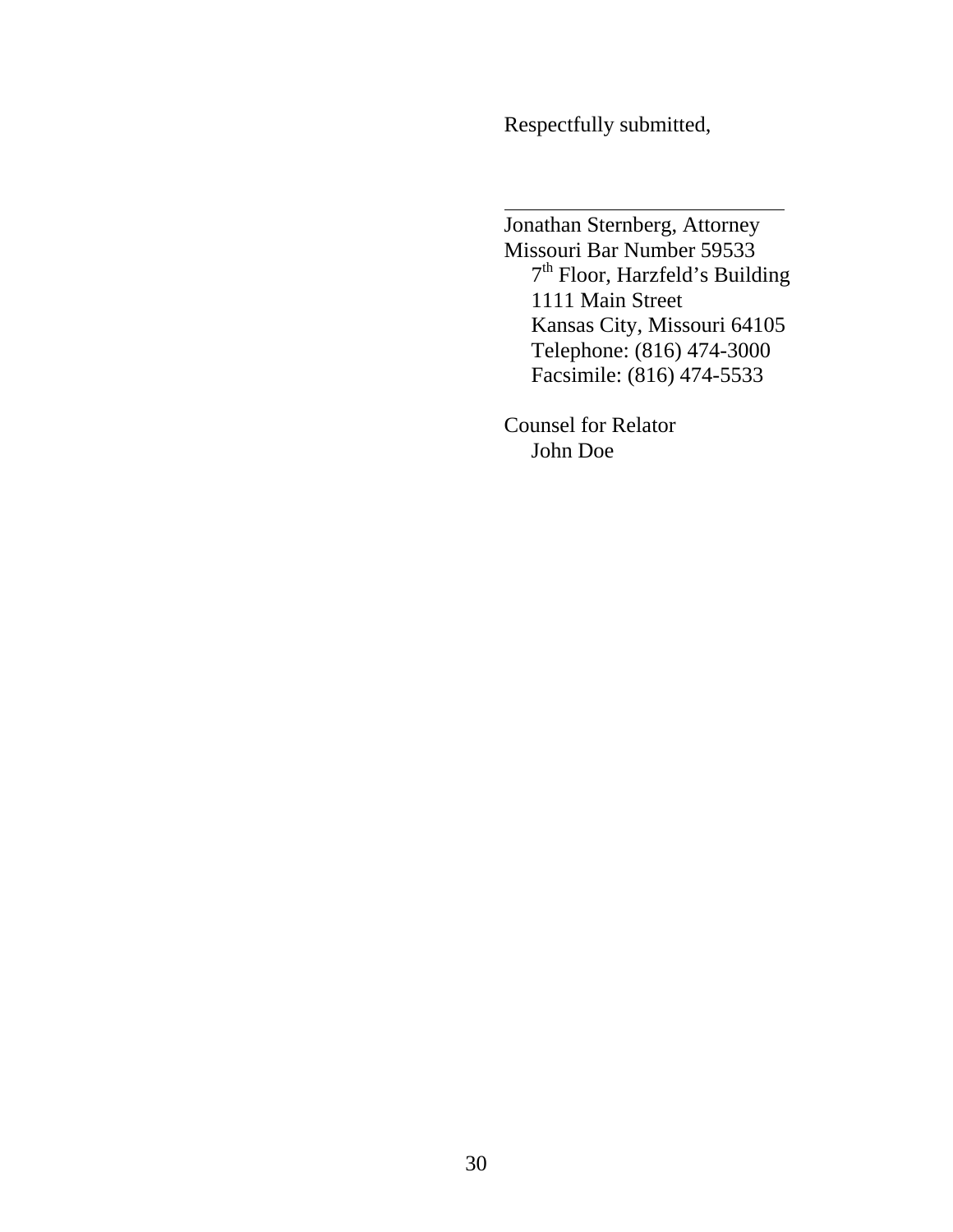## **Certificate of Compliance**

 I hereby certify that the enclosed CD-ROM has been scanned for viruses using Norton AntiVirus 2008 and is virus free. I also certify that I used Microsoft Word 2003 for word processing. I further certify that this Brief of the Relator complies with the word limitations contained in Supreme Court Rule 84.06(b) and that this brief contains 5,399 words.

Jonathan Sternberg, Attorney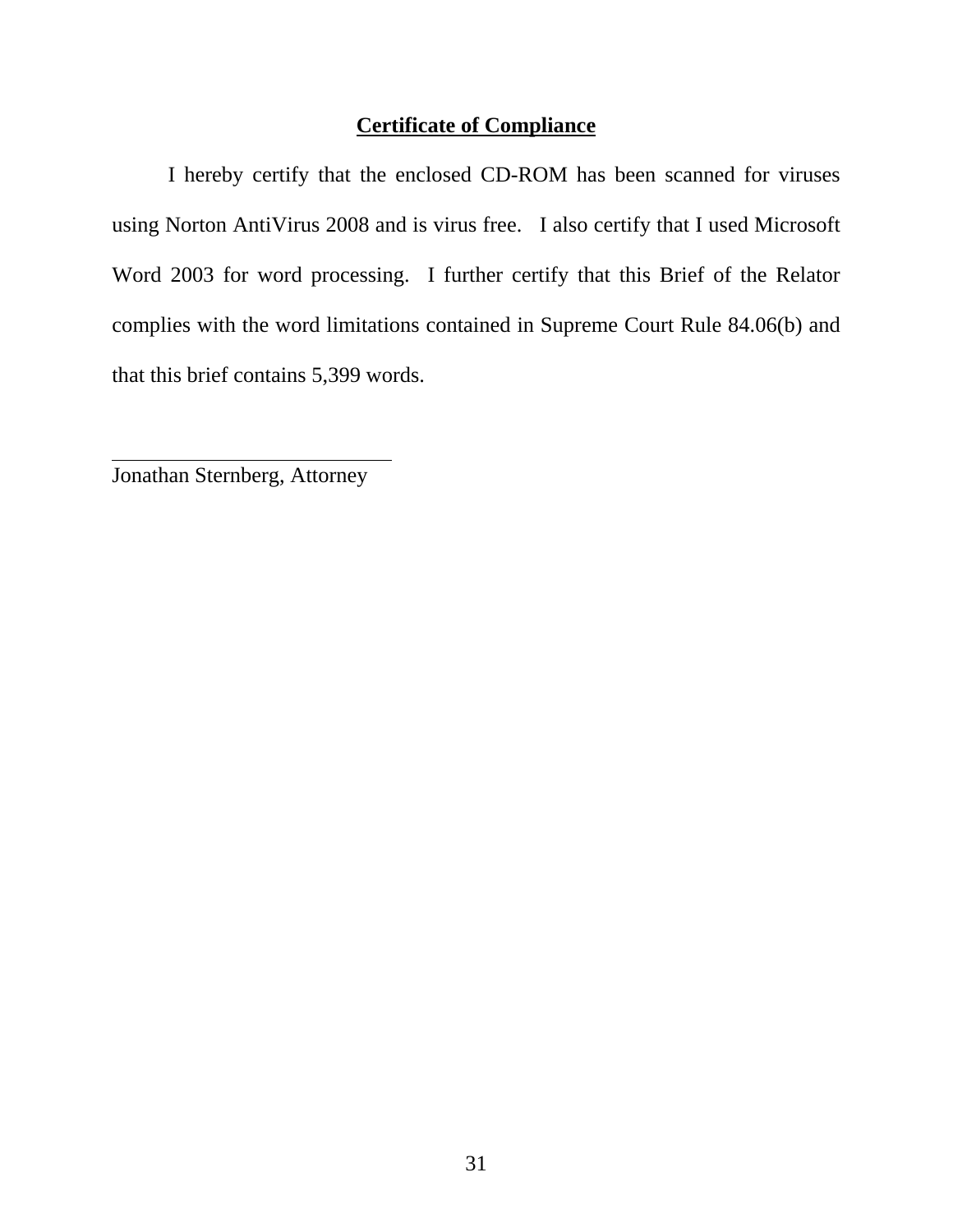## **Certificate of Service**

I hereby certify that on May 7, 2008, I mailed a true and accurate copy and

CD-ROM of this Reply Brief to the following:

Michael J. Spillane, Counsel for Respondent

 Assistant Attorney General Post Office Box 899 Jefferson City, Missouri 65102-0899 Telephone: (573) 751-3321 Facsimile: (573) 751-2096

John T. Kay, Counsel for Respondent Moniteau County Prosecuting Attorney 405 North High Street California, Missouri 65018 Telephone: (573) 796-3220 Facsimile: (573) 796-2391

I further certify that on May 7, 2008, as a courtesy, I mailed a true and

accurate copy and CD-ROM of this Reply Brief to the following:

The Honorable Stanley Moore, Respondent Circuit Judge Circuit Court of Moniteau County 200 East Main California, Missouri 65018 Telephone: (573) 346-5160 Facsimile: (573) 346-0369

Jonathan Sternberg, Attorney